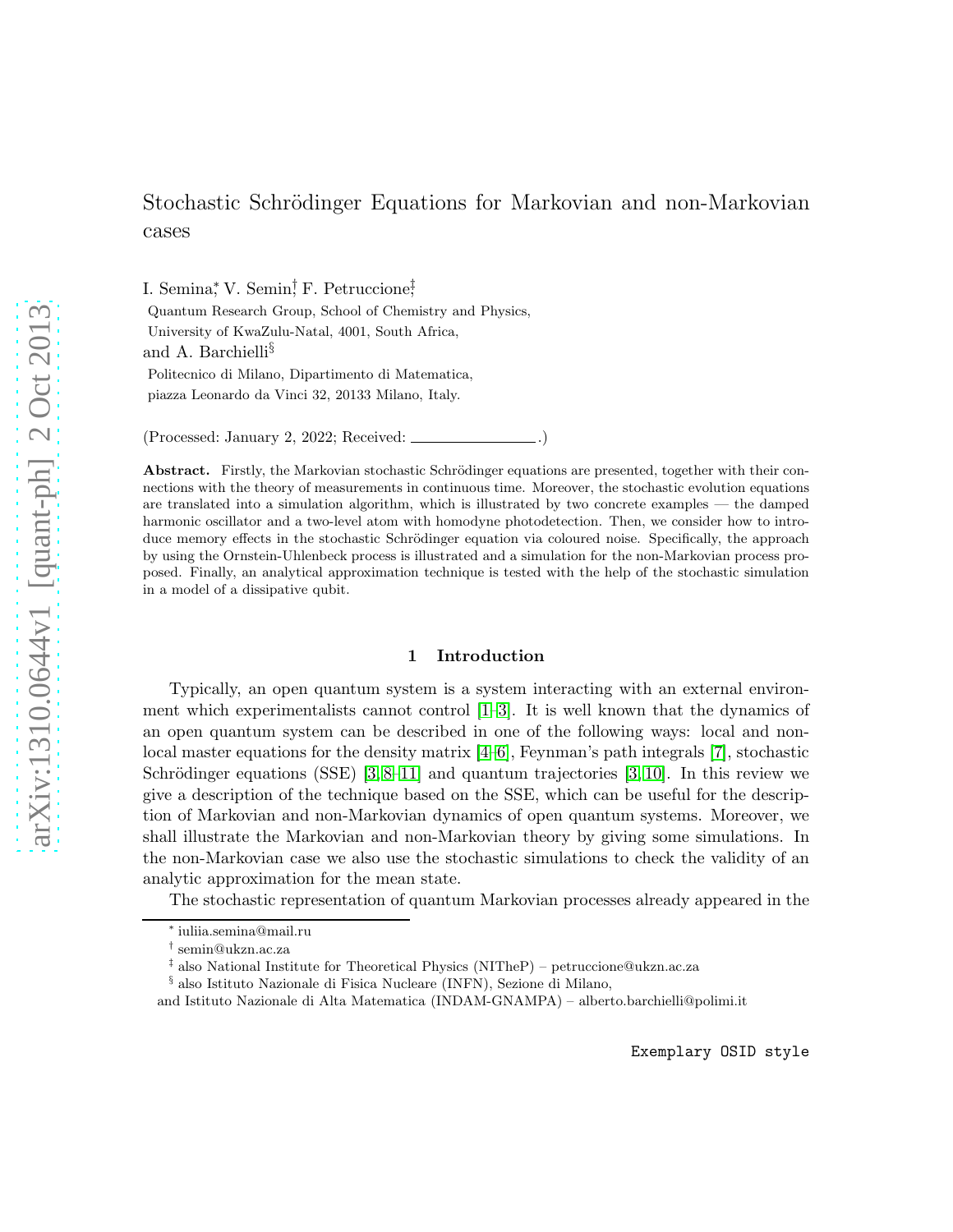fundamental work by Davies [\[1,](#page-25-0)[12\]](#page-25-8) and it was applied to the derivation of a photocounting formula. While the theory was originally formulated in terms of a stochastic process for the reduced density matrix, it was recognized by Barchielli and Belavkin [\[10\]](#page-25-7), Dalibard, Castin and Mølmer [\[13\]](#page-25-9) and by Dum, Zoller and Ritsch [\[14\]](#page-26-0) that it can also be formulated as a stochastic process for the state vector in the reduced system Hilbert space and that it leads to efficient numerical simulation algorithms. At the same time, there has been considerable interest in the unravelling of master equations for density operators into quantum trajectories which are the realizations of the underlying stochastic process [\[3\]](#page-25-1). Just as different ensembles of state vectors may be represented by one density operator, one master equation may be decomposed in many different ways into SSEs.

The SSE is a differential equation for a wave-function process  $\psi(t)$  which contains a stochastic term to describe the relaxation dynamics of an open quantum system. The link with the traditional master equation is given by the average property  $\mathbb{E}[|\psi(t)\rangle\langle\psi(t)|] = \eta(t)$ , where E denotes the ensemble average over the realizations of process  $\psi(t)$  and  $\eta(t)$  is the statistical operator satisfying the master equation. To find the SSE providing a given master equation by averaging is called *unravelling* [\[15\]](#page-26-1).

Also, in special situations, the SSE can be interpreted in terms of quantum measurements. In these cases, the solution  $\psi(t)$  is called a *quantum trajectory* [\[16\]](#page-26-2) and describes the evolution of an open system undergoing indirect continuous measurement. This interpretation is important for understanding quantum optics experiments such as direct photo-detection, spectral photo-detection, homodyning and heterodyning [\[17](#page-26-3)[–20\]](#page-26-4).

In the regime of the validity of the Markov approximation (no memory effects) [\[21\]](#page-26-5) it is known how to construct an appropriate unravelling in terms of a SSE. It is always possible to derive a linear SSE for a non-normalized vector  $\phi(t)$ , such that  $\psi(t) = ||\phi(t)||^{-1} \phi(t)$ . Moreover, the linear and nonlinear versions of the SSE are related by a change of probability measure, and it is this link that allows for a measurement interpretation [\[20\]](#page-26-4). Also, these stochastic differential equations can be deduced from purely quantum evolution equations for the measured system coupled with a quantum environment, combined with a continuous monitoring of the environment itself [\[22](#page-26-6)[–24\]](#page-26-7).

In the non-Markovian case [\[25](#page-26-8)[–27\]](#page-26-9), to find relevant SSEs describing both non-Markovian quantum evolutions and continuous monitoring is a complex task. Other than in the Markovian case, no general theory has been developed. Nevertheless, it is possible to follow a general strategy. This strategy is first to generalize directly the Markovian SSE, second to show if it provides an unravelling of a corresponding master equation, and third to check if it has a measurement interpretation [\[15,](#page-26-1)[28–](#page-26-10)[31\]](#page-26-11). To work at the Hilbert space level guarantees automatically the complete positivity of the evolution of the statistical operator. It seems possible to adapt the Markovian approach by replacing white noises with more general noises and by allowing for random coefficients in the equation. We will show how to introduce memory effects in the SSE with the help of coloured noise. Specifically, we will illustrate the approach by replacing the Wiener process with the Ornstein-Uhlenbeck process. Such approaches are efficient for simulating corresponding non-Markovian evolutions.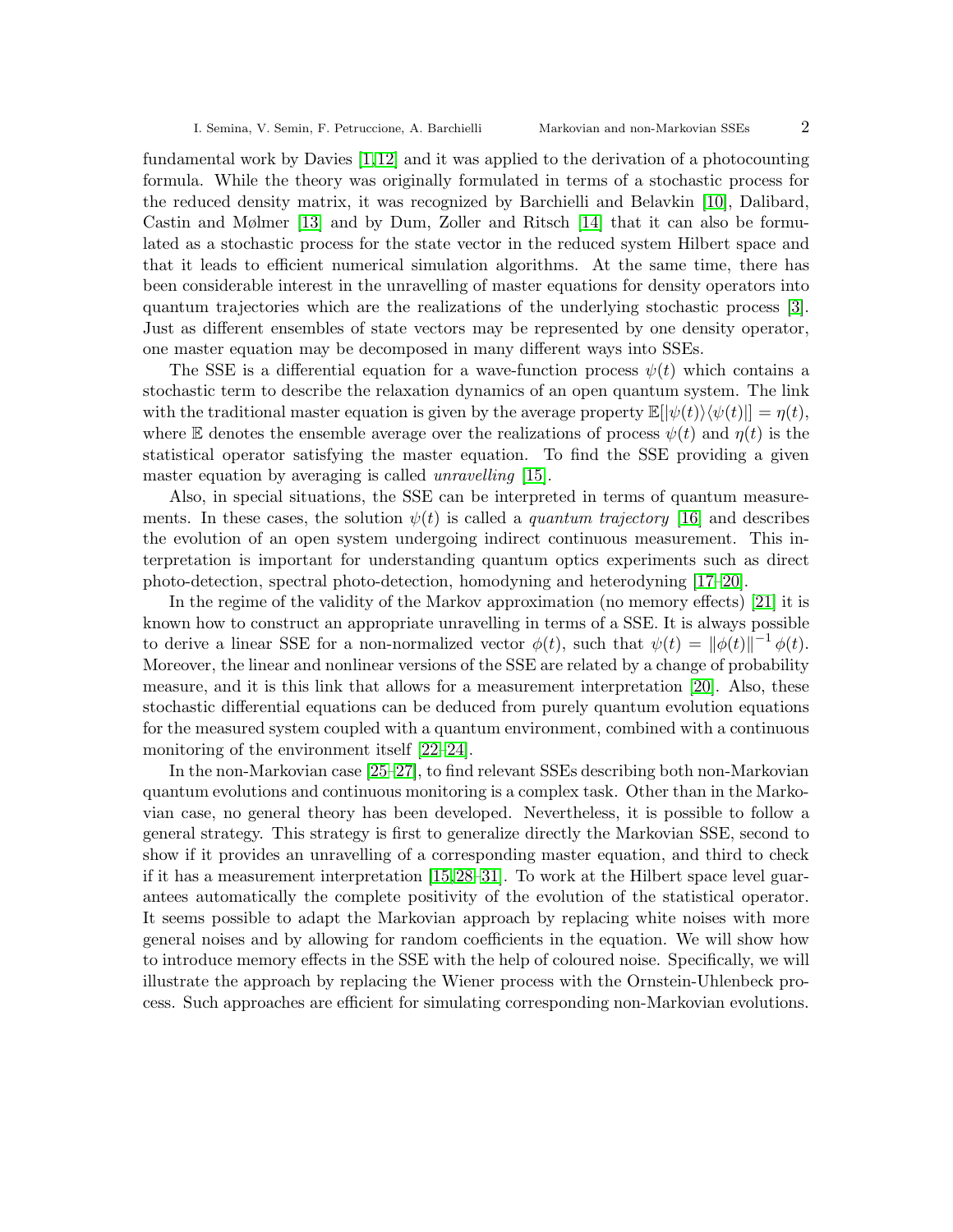Also, the non-Markovian SSE is formulated in a way that allows for an interpretation in terms of measurements in continuous time.

The paper introduces the general theory of the SSE as well as the corresponding simulation techniques and is structured as follows. Section [2](#page-2-0) describes the general theory of the SSEs in the Markovian case. It presents the general mathematical framework of the linear and nonlinear SSE. We consider a linear stochastic equation with "multiplicative noise" for the wave function  $\phi(t)$  in the purely diffusive case. Then, we discuss how to get the physical probabilities and we derive the nonlinear SSE for the conditional states  $\psi(t)$ . In Section [3](#page-8-0) we describe the simulation techniques for SSEs and we show the simulations for two Markovian processes, the damped harmonic oscillator and a two-level atom with homodyne photodetection. Section [4](#page-15-0) is devoted to the introduction of coloured noise in the SSEs; we limit the presentation of this part of the theory to a restricted, but significant, class of SSEs with memory. The simulation of such non-Markovian processes is also proposed and applied as a test of other approximation techniques. In Section [5](#page-21-0) we briefly summarize the main results and indicate some directions of future work. Basic concepts from the theory of stochastic processes are summarized in the Appendix [A.](#page-23-0)

# 2 Stochastic Schrödinger equations

<span id="page-2-0"></span>In this paper we will show the approach to the theory of open quantum systems based on stochastic differential equations (SDEs), with particular emphases on continuous measurements. In this theory there are four kinds of SDEs: the linear stochastic Schrödinger equation (lSSE), a linear SDE for non-normalized vectors in the Hilbert space of the system [\(7\)](#page-4-0), the SSE, a nonlinear SDE for normalized vectors in the Hilbert space [\(18\)](#page-7-0), the linear stochastic master equation [\[20,](#page-26-4) Sections 3.1.2, 3.4.1], a linear SDE for positive trace-class operators, and the stochastic master equation [\[20,](#page-26-4) Sections 3.5, 5.1], a nonlinear SDE for density matrices. Two kinds of noises may appear in the SSEs and characterize the jump and the diffusive cases. Here we will focus on the diffusive case. For SSEs and SMEs of the diffusive type a Wiener process  $B$  appears in the linear equations and a Wiener process  $W$ in the nonlinear equations;  $B$  and  $W$  are connected by the Girsanov transformation [\(15\)](#page-6-0).

To have some hints on what we will construct, let us consider an instantaneous and pure state preserving measurement of some quantity X with discrete values  $\{x_k\}$ . In the Hilbert space formulation of quantum mechanics, such an observation is represented by a collection of operators  ${E_k}$  such that  $\sum_k E_k^{\dagger} E_k = 1$ ; these operators acts on  $H$ , the Hilbert space of the system. The map  $x_k \mapsto E_k^{\top} E_k$  is a (discrete) positive-operator valued measure, the modern generalization of quantum observable. Let  $\varphi \in \mathcal{H}$ ,  $\|\varphi\| = 1$ , be the pre-measurement state and set  $\phi_k = E_k \varphi$ . Then,  $\|\phi_k\|^2 \equiv \langle \varphi | E_k^{\dagger} E_k \varphi \rangle$  is interpreted as the probability of the result  $\{X = x_k\}$  in the measurement and  $\psi_k = \phi_k / ||\phi_k||$  as the state of the system after the measurement given the result  $\{X = x_k\}$ . The conditional state  $\psi_k$  is often called the *a posteriori state* [\[20\]](#page-26-4). For the case of measurement in continuous time the output is not discrete, but it is a whole trajectory of some observed quantity;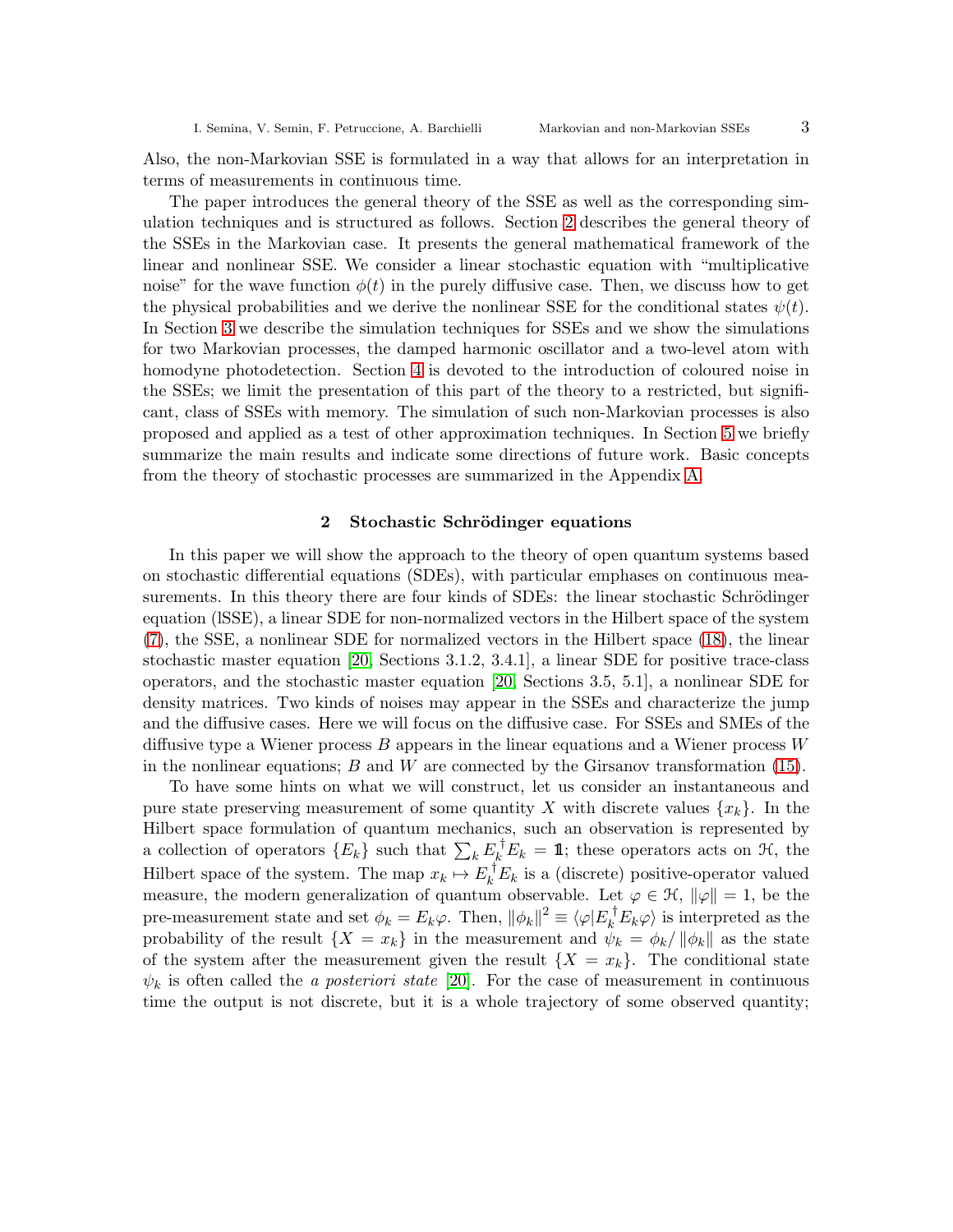this brings into play the stochastic processes. Apart from this complication, the lSSE is an evolution equation for the analog of the non-normalized vectors  $\phi_k$ , while the SSE is the evolution equation for the analog of the post-measurement states  $\psi_k$ . Note that the map  $\varphi \mapsto \phi_k = E_k \varphi$  is linear, while the map  $\phi \mapsto \psi_k$  is non-linear due to the normalization; the same difference will characterize the passage from the lSSE to the SSE.

## <span id="page-3-2"></span>2.1 THE LINEAR STOCHASTIC SCHRÖDINGER EQUATION

The SDEs we consider are driven by white noise. Some notions on Wiener process and stochastic calculus are given in Appendix [A,](#page-23-0) but for a full presentation see [\[32,](#page-26-12) [33\]](#page-26-13) and for a summary see [\[20\]](#page-26-4).

First of all we work in a reference probability space  $(\Omega, \mathcal{F}, \mathbb{Q})$ , where  $\Omega$  is the sample space,  $\mathcal F$  the  $\sigma$ -algebra of events, and  $\mathbb Q$  a reference probability. A filtration is a family  $(\mathcal{F}_t)_{t\geqslant0}$  of increasing sub- $\sigma$ -algebras of  $\mathcal{F}_t$ , i.e.  $\mathcal{F}_s \subset \mathcal{F}_t \subset \mathcal{F}$  for  $0 \leq s < t < +\infty$ . Sometimes,  $(\Omega, \mathcal{F}, (\mathcal{F}_t), \mathbb{Q})$  is said to be a stochastic basis. Typically, a filtration describes the accumulation of information during time: each  $\mathcal{F}_t$  is the collection of all the events which we can decide whether they have been verified or not by observations up to time t. In the basis  $(\Omega, \mathcal{F}, (\mathcal{F}_t), \mathbb{Q})$  a continuous, adapted d-dimensional Wiener process  $B =$  ${B_i(t), t \geq 0, j = 1, \ldots, d}$  is defined (see Appendix [A.1\)](#page-23-1).

Let us start from a generic homogeneous linear SDE with "multiplicative" noise for the process  $\phi(t)$  [\[20\]](#page-26-4):

<span id="page-3-0"></span>
$$
\mathrm{d}\phi(t) = K(t)\phi(t)\,\mathrm{d}t + \sum_{j=1}^{d} R_j(t)\phi(t)\,\mathrm{d}B_j(t),\tag{1}
$$

where  $\phi(0) = \psi_0, \psi_0 \in \mathcal{H}$ , the coefficients  $R_j(t), K(t)$  are (non-random) linear operators on H. The SDE [\(1\)](#page-3-0) is to be intended in integral sense and the solution  $\phi$  is the continuous, adapted Itô process satisfying

$$
\phi(t) = \psi_0 + \int_0^t K(s)\phi(s) \,ds + \sum_{j=1}^d \int_0^t R_j(s)\phi(s) \,dB_j(s).
$$

The last term in the above equation is a stochastic Itô integral (see Appendix  $A.3$ ).

**The physical probability.** To develop the theory, we need  $\|\phi(t)\|^2$  to be a probability density, cfr. the hints at the beginning of Section [2.](#page-2-0) Precisely, let us define

<span id="page-3-1"></span>
$$
\mathbb{P}_{\psi_0}^t(F) := \int_F \|\phi(t,\omega)\|^2 \mathbb{Q}(\mathrm{d}\omega) = \mathbb{E}_{\mathbb{Q}}[\|\phi(t)\|^2 1_F], \quad \forall F \in \mathcal{F}_t,
$$
\n(2)

where  $1_F$  is the indicator function of the set F. To guarantee that [\(2\)](#page-3-1) defines a probability measure, we have to ask only the normalization:

$$
\mathbb{E}_{\mathbb{Q}}[\|\phi(t)\|^2] = 1, \qquad \forall t \ge 0. \tag{3}
$$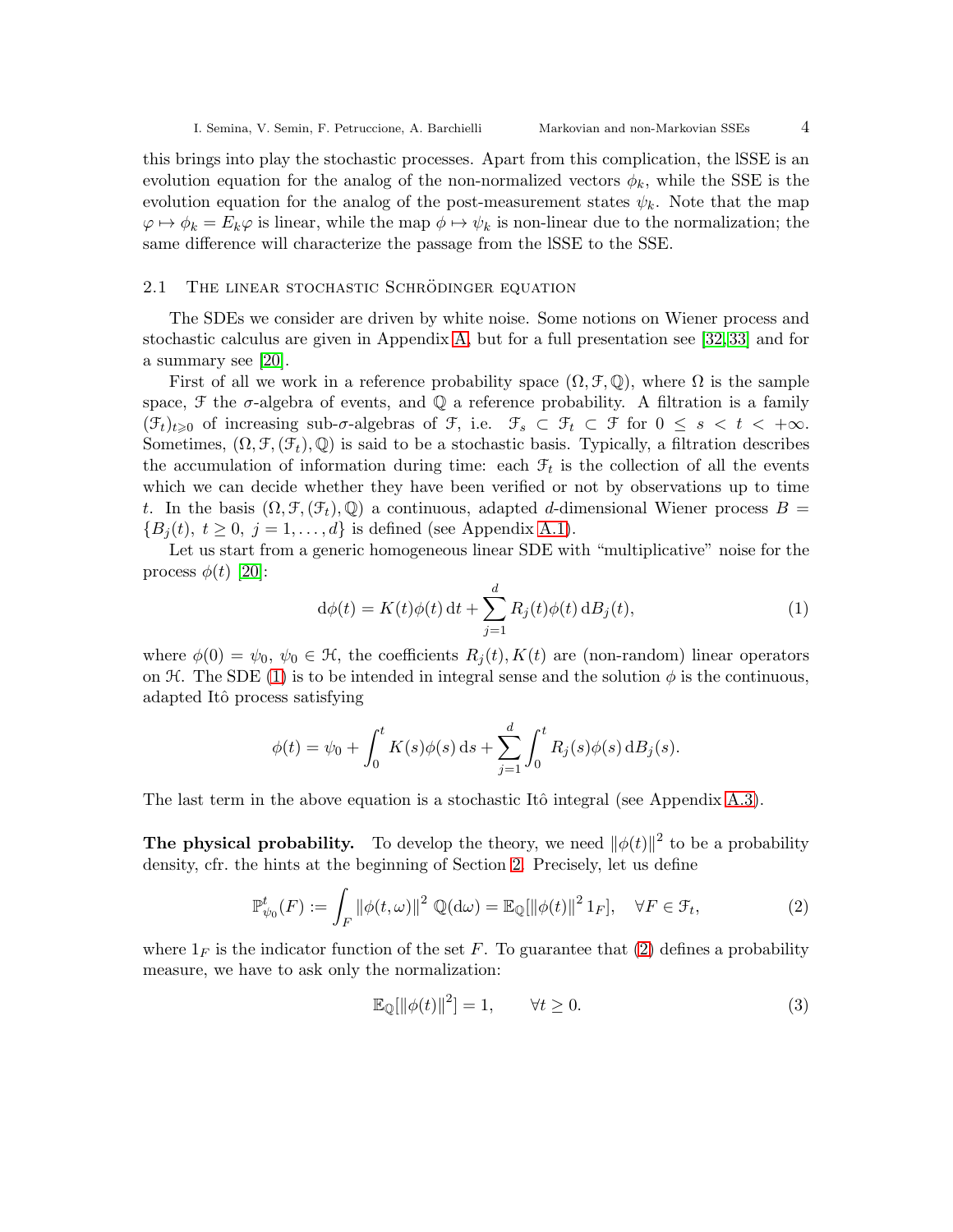<span id="page-4-1"></span>

Obviously observations in the future cannot change the probabilities on past events and to get this we need a consistency property:

<span id="page-4-2"></span>
$$
\mathbb{P}_{\psi_0}^t(F) = \mathbb{P}_{\psi_0}^s(F), \qquad \forall F \in \mathcal{F}_s, \qquad \forall t, s : t \ge s \ge 0.
$$
 (4)

This is equivalent to asking  $\|\phi(t)\|^2$  to be a Q-martingale (Appendix [A.2\)](#page-23-3). Then, its mean is a constant and the normalization for every time reduces to the normalization of the initial state  $\psi_0$ .

Using Itô's lemma (Appendix [A.4\)](#page-24-0) for  $d\|\phi(t)\|^2$  we can derive as in [\[20,](#page-26-4) Section 2.2.3]:

$$
\|\phi(t)\|^2 = \|\psi_0\|^2 + \int_0^t \langle \phi(s) | \left( K(s) + K(s)^\dagger + \sum_j R_j(s)^\dagger R_j(s) \right) \phi(s) \rangle ds
$$
  
+ 
$$
\sum_{j=1}^d \int_0^t \langle \phi(s) | \left( R_j(s) + R_j(s)^\dagger \right) \phi(s) \rangle d B_j(s). \quad (5)
$$

In order to reduce  $\|\phi(t)\|^2$  to a martingale, we need the integrand in the time integral in Eq. [\(5\)](#page-4-1) to vanish for every initial condition, i.e.

$$
K(t) + K(t)^{\dagger} + \sum_{j} R_j(t)^{\dagger} R_j(t) = 0.
$$

Then, the operator  $K(t)$  has the structure

<span id="page-4-3"></span><span id="page-4-0"></span>
$$
K(t) = -iH(t) - \frac{1}{2} \sum_{j=1}^{d} R_j(t)^{\dagger} R_j(t),
$$
\n(6)

where  $H(t)$  is a self-adjoint operator on  $\mathcal{H}$ , called the *effective Hamiltonian* of the system.

The ISSE. Finally, the *linear stochastic Schrödinger equation* (diffusive type) is given by

$$
d\phi(t) = \left(-iH(t) - \frac{1}{2}\sum_{j=1}^{d} R_j(t)^{\dagger} R_j(t)\right)\phi(t) dt + \sum_{j=1}^{d} R_j(t)\phi(t) dB_j(t),\tag{7}
$$

$$
\phi(0) = \psi_0, \quad \psi_0 \in \mathcal{H}, \quad ||\psi_0|| = 1, \qquad H(t) = H(t)^{\dagger}.
$$
\n(8)

The linear stochastic Schrödinger equation [\(7\)](#page-4-0) reduces to an ordinary Schrödinger equation  $d\phi(t)/dt = -iH(t)\phi(t)$  when we switch off the measurement and the interactions with the environment  $(R_i(t) \equiv 0)$ .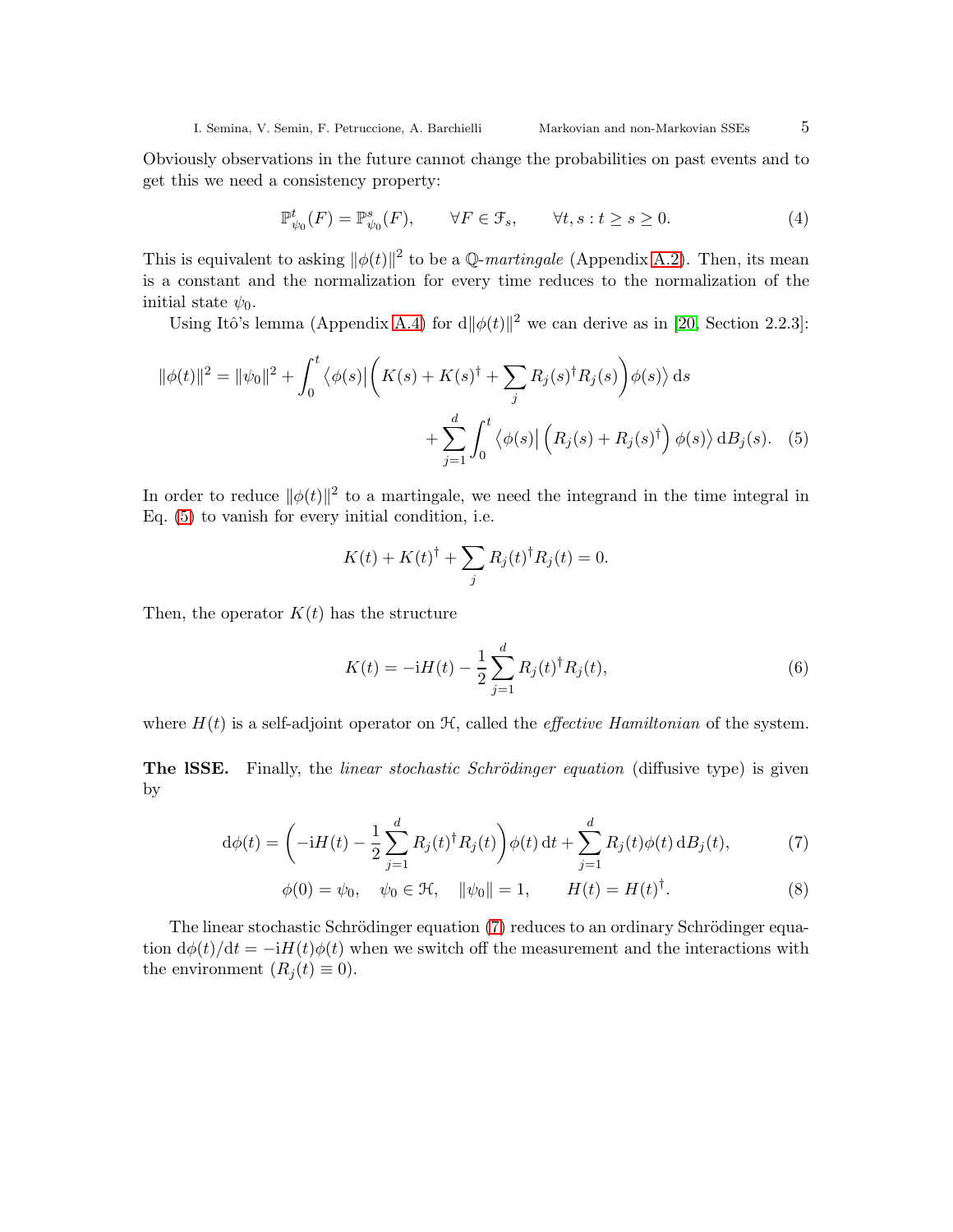## 2.2 The a posteriori states, the output and the master equation

Let us consider now a finite time interval  $[0, T]$ ; the current time t will be always inside this interval. We also introduce the normalized version  $\psi(t)$  of the vector  $\phi(t)$ :

<span id="page-5-0"></span>
$$
\psi(t) = \frac{\phi(t)}{\|\phi(t)\|}.\tag{9}
$$

Then, the interpretation of the theory is similar to the hints given at the beginning of Section [2](#page-2-0) and it is given here below.

- 1. The physical probability of the events occurring up to time T is  $\mathbb{P}_{\psi_0}^T$ . By the consistency property  $(4)$  the choice of T is immaterial.
- 2. The cumulated output of the continuous measurement is the d-dimensional process B and its distribution is given by the physical probability, so that it is no more a Wiener process. More precisely the output in any time interval [s, t] is  $B(t) - B(s)$ , so that the instantaneous output is the formal time derivative  $B(t)$ . The structure of the output under the physical probability is given in Eq. [\(16\)](#page-6-1).
- 3. The normalized vector  $\psi(t)$  [\(9\)](#page-5-0) is the a posteriori state, i.e. the conditional state of the system at time t given the observed output up to time t. The evolution of  $\psi(t)$ is given by the SSE [\(18\)](#page-7-0).

Let us introduce now the average state

<span id="page-5-2"></span>
$$
\eta(t) = \mathbb{E}_{\mathbb{P}_{\psi_0}^T} [|\psi(t)\rangle \langle \psi(t)|] \equiv \int_{\Omega} |\psi(t,\omega)\rangle \langle \psi(t,\omega)| \mathbb{P}_{\psi_0}^T(\mathrm{d}\omega), \qquad T \ge t \ge 0. \tag{10}
$$

Note that, by construction,  $\eta(t)$  is a positive operator and that, by the normalization of  $\psi(t)$ , one has  $\text{Tr}\{\eta(t)\}=1$ , so that  $\eta(t)$  is a statistical operator.

4. The statistical operator  $\eta(t)$  is the state we attribute to the system at time t, when the output is not known; it is called the a priori state and satisfies the master equation [\(12\)](#page-5-1).

By the consistency property [\(4\)](#page-4-2) we can take  $T = t$ . Then, by the fact that  $\mathbb{P}_{\psi_0}^T(\mathrm{d}\omega) =$  $\|\phi(t,\omega)\|^{2} \mathbb{Q}(\mathrm{d}\omega)$  and  $\|\phi(t,\omega)\|^{2} |\psi(t,\omega)\rangle\langle\psi(t,\omega)| = |\phi(t,\omega)\rangle\langle\phi(t,\omega)|$ , we get the equivalent expression

$$
\eta(t) = \mathbb{E}_{\mathbb{Q}}[|\phi(t)\rangle\langle\phi(t)|] \equiv \int_{\Omega} |\phi(t,\omega)\rangle\langle\phi(t,\omega)|\mathbb{Q}(\mathrm{d}\omega). \tag{11}
$$

By computing the stochastic differential of  $|\phi(t)\rangle\langle\phi(t)|$  and by taking the Q-mean of the resulting equation one gets the master equation

<span id="page-5-1"></span>
$$
\dot{\eta}(t) = \mathcal{L}(t)[\eta(t)],\tag{12a}
$$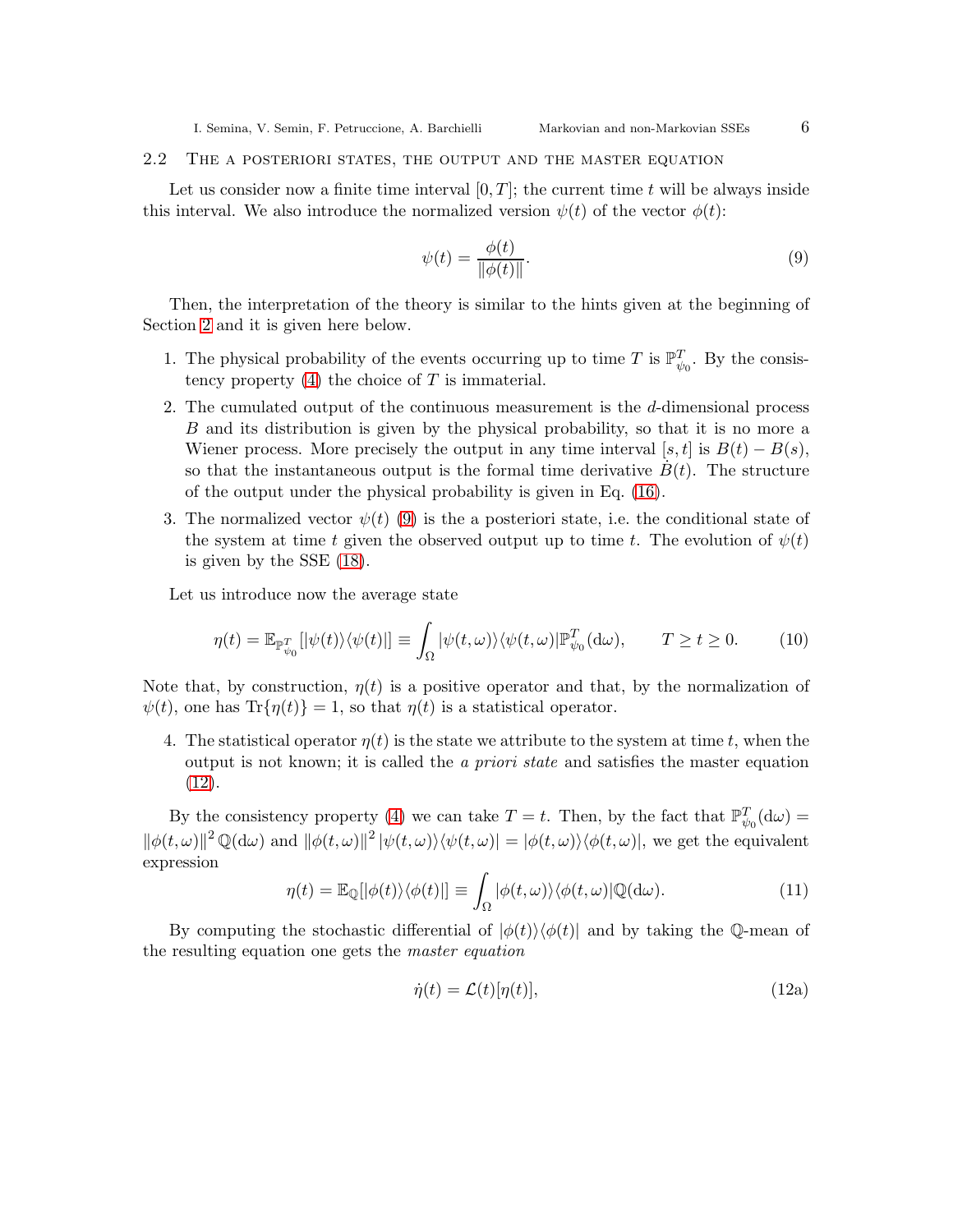<span id="page-6-3"></span>
$$
\mathcal{L}(t)[\varrho] = -\mathrm{i}[H(t), \varrho] + \sum_{j=1}^{d} \left( R_j(t)\varrho R_j(t)^{\dagger} - \frac{1}{2} \left\{ R_j(t)^{\dagger} R_j(t), \varrho \right\} \right). \tag{12b}
$$

Note that the Liouville operator  $\mathcal{L}(t)$  turns out to be in the usual Lindblad form.

From Eq. [\(5\)](#page-4-1) with condition [\(6\)](#page-4-3) and the normalization of  $\psi_0$ , we get [\[20,](#page-26-4) Section 2.3.1], by the rules of stochastic calculus,

<span id="page-6-5"></span>
$$
\|\phi(t)\|^2 = \exp\bigg\{\sum_j \int_0^t m_j(s) \, \mathrm{d}B_j(s) - \frac{1}{2} \int_0^t m_j(s)^2 \, \mathrm{d}s\bigg\},\tag{13}
$$

<span id="page-6-2"></span>
$$
m_j(t) = 2\operatorname{Re}\langle\psi(t)|R_j(t)\psi(t)\rangle.
$$
 (14)

Then, Girsanov theorem gives that under the probability  $\mathbb{P}^T_{\psi_0}$  the process

<span id="page-6-0"></span>
$$
W_j(t) = B_j(t) - \int_0^t m_j(s) \, ds, \qquad j = 1, \dots, d, \quad t \in [0, T], \tag{15}
$$

is a d-dimensional Wiener process [\[20,](#page-26-4) Sections 2.3.2 and A.5.4].

Obviously we can write

<span id="page-6-1"></span>
$$
B_j(t) = W_j(t) + \int_0^t m_j(s)ds.
$$
 (16)

Then, we can say that the instantaneous output  $\dot{B}_j(t)$  is the sum of the white noise  $\dot{W}_j(t)$ and the regular process  $m_i(t)$  (the signal). However, let us stress that white noise and signal are not in general independent under the physical probability.

The theory of continuous measurements gives also all the correlations of the output process [\[20,](#page-26-4) Section 4.3]. In particular, by taking the mean of both sides in Eq. [\(16\)](#page-6-1) and by taking into account Eqs. [\(10\)](#page-5-2) and [\(14\)](#page-6-2), we get immediately the mean of the output

<span id="page-6-4"></span>
$$
\mathbb{E}_{\mathbb{P}_{\psi_0}^T}[B_j(t)] = \text{Tr}\left\{ \left( R_j(t) + R_j(t)^{\dagger} \right) \eta(t) \right\}. \tag{17}
$$

This equation suggests to interpret the  $j$ -th output as a continuous indirect monitoring of the system quantum observable  $R_j(t) + R_j(t)^{\dagger}$ . However, the final interpretation depends on the specific model. The output  $B_j$  could also represent the photocurrent in homodyne or heterodyne detection; in this case the system operator  $R_i(t)$  depends on the interaction with the electromagnetic field and on the local oscillator wave. The channel  $j$  could also represent a pure dissipative effect due to the environment; in this case  $B_i(t)$  is not observed and the role of this channel is only for introducing a dissipative contribution into the Liouville operator [\(12b\)](#page-6-3).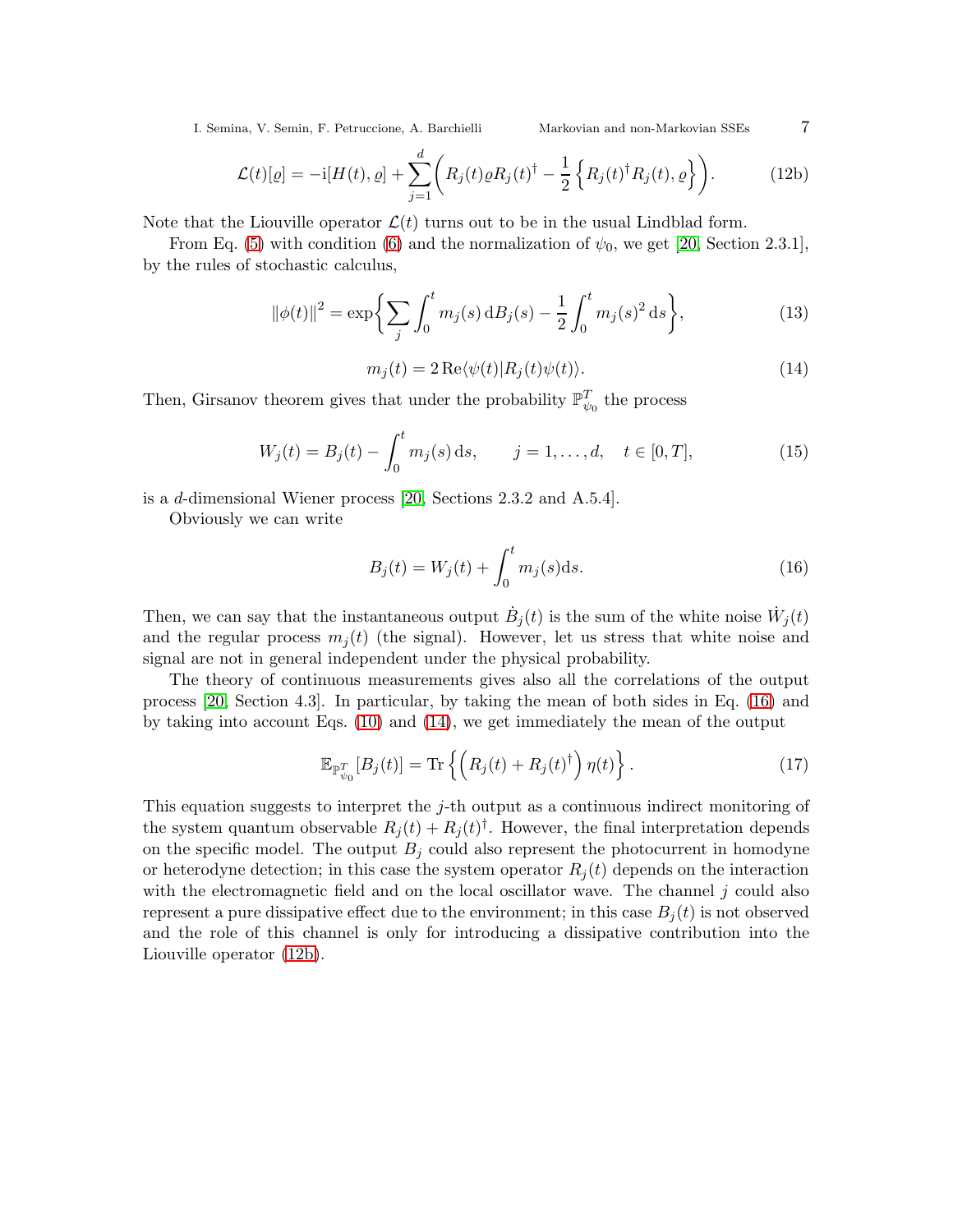#### <span id="page-7-1"></span>2.3 THE NONLINEAR STOCHASTIC SCHRODINGER EQUATION

By using the rules of Itô calculus and the ISSE, it is possible to compute the stochastic differential of the a posteriori state  $\psi(t) = ||\phi(t)||^{-1} \phi(t)$ . By expressing the result in terms of the new Wiener process [\(15\)](#page-6-0), the final result is the SSE

$$
d\psi(t) = \sum_{j} \left[ R_j(t) - \frac{1}{2} m_j(t) \right] \psi(t) dW_j(t)
$$
  
+ 
$$
\left[ -iH(t) - \frac{1}{2} \sum_{j} R_j(t)^{\dagger} R_j(t) + \frac{1}{2} \sum_{j} m_j(t) R_j(t) - \frac{1}{8} \sum_{j} m_j(t)^2 \right] \psi(t) dt.
$$
 (18)

As  $m_i(t)$  [\(14\)](#page-6-2) is a bilinear function of  $\psi(t)$ , the SSE [\(18\)](#page-7-0) turns out to be a closed SDE for the process  $\psi(t)$  under the probability  $\mathbb{P}_{\psi_0}^T$  [\[20,](#page-26-4) Section 2.5.1].

Let us note that the master equation [\(12\)](#page-5-1) is invariant under the transformation  $R_i(t) \rightarrow$  $e^{i\theta_j}R_j(t)$ . However, this is not true for the ISSE [\(7\)](#page-4-0), the SSE [\(18\)](#page-7-0) and the output [\(16\)](#page-6-1); indeed,  $m_i(t)$  [\(14\)](#page-6-2) and its mean [\(17\)](#page-6-4) are sensible to the phase of  $R_i(t)$ . So, the a posteriori states and the output depend on a phase shift in the operators of the dissipative part, while the mean dynamics is independent from such phases.

It is possible also to start from the SSE  $(18)$ . In this case W is a Wiener process under a probability  $\mathbb{P}$ , which is directly the physical probability. Then, the output is defined by Eqs. [\(16\)](#page-6-1) and [\(14\)](#page-6-2) and a lSSE can be introduced by a change of normalization and of probability [\[20,](#page-26-4) Section 2.5.4]. A characteristic feature of the non-linear SSEs is to preserve the normalization of the state  $\psi(t)$ .

## <span id="page-7-2"></span>2.4 The case of a random unitary evolution

A very particular case is when all the operators  $R_i(t)$  are anti-selfadjoint:

<span id="page-7-0"></span>
$$
R_j(t) = -iV_j(t), \t V_j(t)^{\dagger} = V_j(t). \t (19)
$$

Then, Eqs. [\(2\)](#page-3-1), [\(9\)](#page-5-0), [\(13\)](#page-6-5), [\(14\)](#page-6-2), [\(16\)](#page-6-1) give  $m_j(t) = 0$ ,  $\|\phi(t)\|^2 = 1$ ,  $\psi(t) = \phi(t)$ ,  $\mathbb{P}_{\psi_0}^T = \mathbb{Q}$ ,  $W_i(t) = B_i(t)$ . This means that the  $B_i$  are pure noises and there is no true measurement on the system. Moreover, the lSSE and the nonlinear one coincide and give a random unitary evolution:

<span id="page-7-3"></span>
$$
d\psi(t) = -i \left[ H(t) dt + \sum_{j} V_j(t) dW_j(t) \right] \psi(t) - \frac{1}{2} \sum_{j} V_j(t)^2 \psi(t) dt.
$$
 (20)

Formally,  $H(t) + \sum_j V_j(t) W_j(t)$  is the random Hamiltonian which generate the the unitary evolution. The last term is the Itô correction due to the presence of the white noise  $\dot{W}_j(t)$ in the formal Hamiltonian. This class of SSEs was introduced as a model of dissipative evolution, without observation. In this case, all the physical quantities are obtained as a mean with respect to  $W$  [\[34\]](#page-26-14).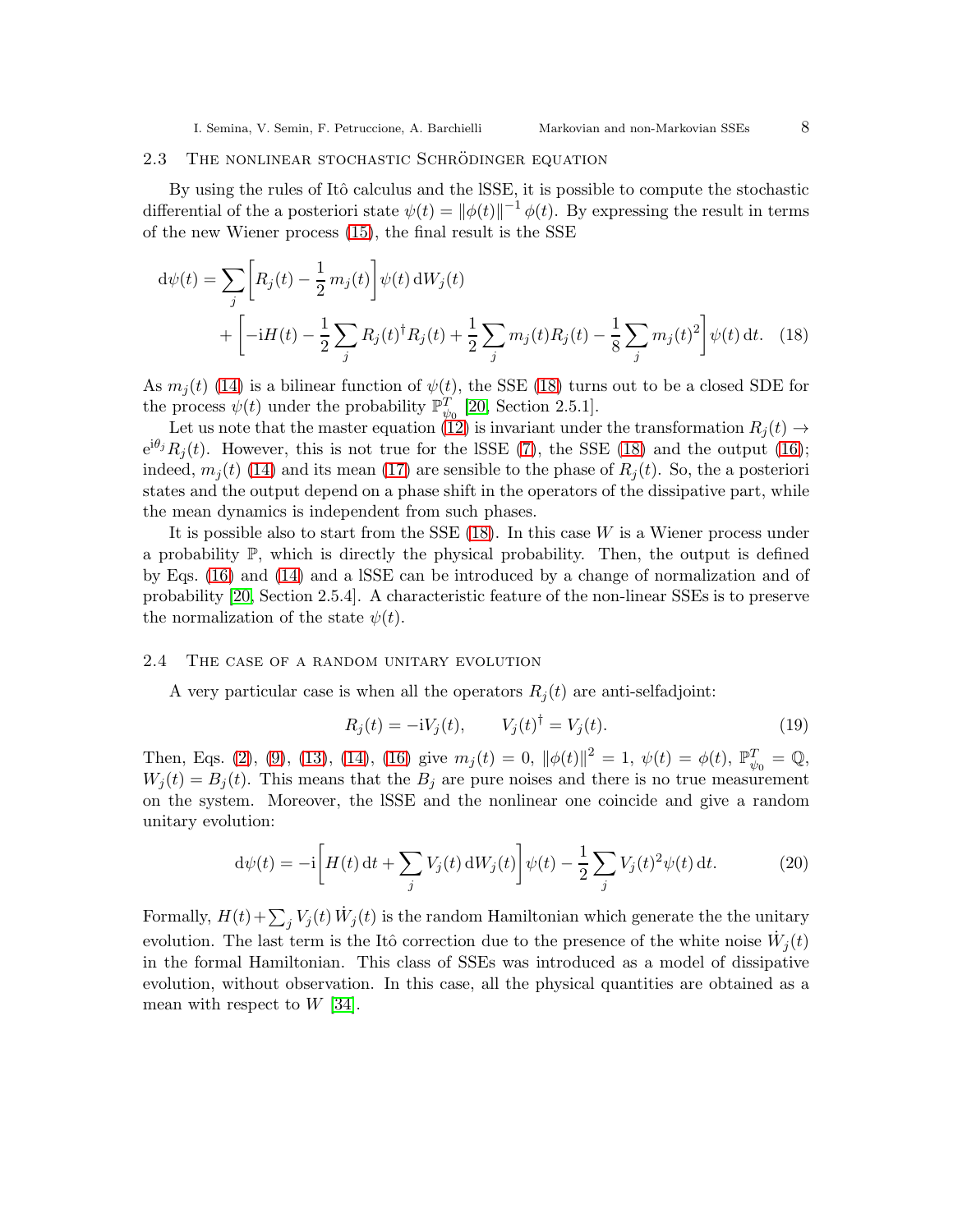## 3 Simulating SSEs for the Markovian case

<span id="page-8-0"></span>The idea of unravelling has been a real breakthrough for simulating master equations; it is at the root of the Monte-Carlo wave function method [\[2,](#page-25-10) [25,](#page-26-8) [35,](#page-26-15) [36\]](#page-26-16). The basic idea of these methods is to generate independent realizations of the underlying stochastic process by a numerical algorithm and to estimate with the help of statistical means all desired expectation values from a sample of such realizations. A stochastic simulation thus amounts to perform an experiment on a computer. It yields the outcomes of single runs with their correct probabilities and provides, in addition to the mean values, estimates for the statistical errors of the quantities of interest.

Let us consider the SSE [\(18\)](#page-7-0) for the a posteriori states  $\psi(t)$ , with a standard Wiener process W in a stochastic basis  $(0, \mathcal{F}, (\mathcal{F}_t), \mathbb{P})$ .

A stochastic simulation algorithm serves to generate a sample of independent realizations of the stochastic process  $\psi(t)$  for the conditional wave function. Let us denote these realizations by  $\psi^{r}(t)$ ,  $r = 1, 2, ..., R$ , where R is the number of realizations in the sample. A quantity of interest can be thought as a real functional  $F[\psi, t]$  of the a posteriori states  $\psi(s), s \in [0, t]$ ; then, let

<span id="page-8-1"></span>
$$
M_t = \mathbb{E}_{\mathbb{P}}\left[F[\psi, t]\right] \tag{21}
$$

be its mean value. An *unbiased and consistent estimator* for the expectation value  $M_t$  is provided by the sample mean

$$
\widehat{M}_t = \frac{1}{R} \sum_{r=1}^R F[\psi^r, t],\tag{22}
$$

where a hat is used to indicate an estimator. It is clear that the estimate is subjected to statistical errors. A natural measure of the goodness of an estimator is its mean square error, which coincides with its variance in the case of an unbiased estimator. By the independence of the realizations we have

$$
\text{MSE}_{\widehat{M}_t} = \text{Var}_{\mathbb{P}}\left[\widehat{M}_t\right] = \frac{\text{Var}_{\mathbb{P}}\left[F[\psi, t]\right]}{R},\tag{23}
$$

$$
\operatorname{Var}_{\mathbb{P}}\left[F[\psi,t]\right] = \mathbb{E}_{\mathbb{P}}\left[\left(F[\psi,t] - M_t\right)^2\right] = \mathbb{E}_{\mathbb{P}}\left[F[\psi,t]^2\right] - M_t^2. \tag{24}
$$

Obviously,  $Var_{\mathbb{P}}[F[\psi, t]]$  is a theoretical quantity and needs to be estimated; its natural unbiased estimator is the *sample variance*. At the end, the natural unbiased estimator of the mean square error is

$$
\widehat{\sigma}_t^2 = \widehat{\text{MSE}}_{\widehat{M}_t} = \frac{1}{R(R-1)} \sum_{r=1}^R \left( F[\psi^r, t] - \widehat{M}_t \right)^2 = \frac{1}{R-1} \left( \frac{1}{R} \sum_r F[\psi^r, t]^2 - \widehat{M}_t^2 \right). \tag{25}
$$

The quantity  $\hat{\sigma}_t$  is known as the *sample standard error* of the estimate of the mean value  $M_t$ . If the realizations in the sample are statistically independent, as we have assumed, and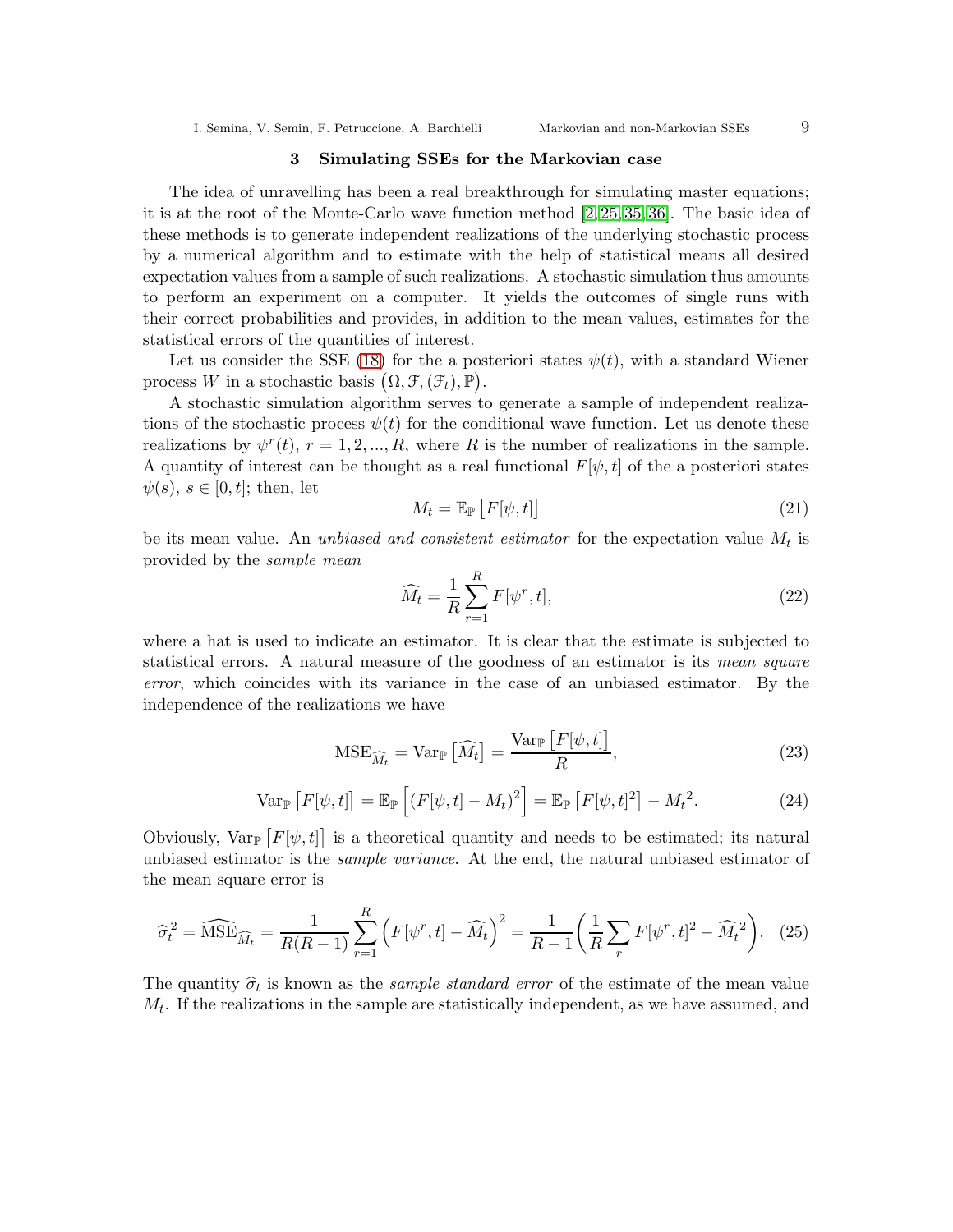$Var_{\mathbb{P}}[F[\psi, t]]$  is finite, the standard error  $\hat{\sigma}_t$  decreases with the square root of the sample size R:

$$
\hat{\sigma}_t \sim \frac{1}{\sqrt{R}}.\tag{26}
$$

Of particular interest are the a posteriori quantum expectation values of some selfadjoint operator C:  $F[\psi, t] = \langle \psi(t) | C\psi(t) \rangle$ . Note that to have these quantities for any C in a basis in the space of the bounded selfadjoint operators is equivalent to give all the matrix elements of the a posteriori state  $\rho(t) = |\psi(t)\rangle \langle \psi(t)|$ . By Eqs. [\(10\)](#page-5-2) and [\(21\)](#page-8-1) we get

$$
M_t = \mathbb{E}_{\mathbb{P}}[\langle \psi(t) | C\psi(t) \rangle] = \text{Tr}\left\{ C\eta(t) \right\}.
$$
 (27)

Now the estimator of  $M_t$  takes the form

$$
\widehat{M}_t = \frac{1}{R} \sum_{r=1}^R \langle \psi^r(t) | C \psi^r(t) \rangle, \tag{28}
$$

and the estimator of its mean square error becomes

$$
\widehat{\sigma}_t^2 = \frac{1}{R(R-1)} \sum_{r=1}^R \left( \langle \psi^r(t) | C \psi^r(t) \rangle - \widehat{M}_t \right)^2.
$$
 (29)

Let us stress that the sample standard error  $\hat{\sigma}_t$  is a measure of the statistical fluctuations, not of the numerical errors in the simulations, such that the ones due to approximations or to the discretization of the time in solving the evolution equation.

## <span id="page-9-1"></span>3.1 Homodyne photodetection

Let us consider as a first example the stochastic Schrödinger equation corresponding to homodyne photodetection [\[2\]](#page-25-10) of the light emitted by a two-level atom stimulated by a perfectly coherent laser in resonance with the atomic frequency [\[20,](#page-26-4) Sections 8.1.3.2 and 9.2]. We consider the ideal case in which all the emitted light is detected and no other dissipative contribution is present, apart from the emission of light.

Let  $|1\rangle$  ( $|0\rangle$ ) be the excited (ground) state and let  $\sigma_x$ ,  $\sigma_y$ ,  $\sigma_z$  be the usual Pauli matrices and  $\sigma_-\$  and  $\sigma_+$  be the lowering and rising operators; then,  $\sigma_+ + \sigma_- = \sigma_x$ , i $(\sigma_- + \sigma_+) = \sigma_y$ and  $\sigma_+ \sigma_-$  is the projection on the excited state.

The model we are considering is determined by the SSE [\(18\)](#page-7-0), [\(14\)](#page-6-2) with  $d=1$ ,

$$
H(t) = \frac{\omega_0}{2} \sigma_z - \frac{\Omega_R}{2} \left( e^{i\omega_0 t} \sigma_- + e^{-i\omega_0 t} \sigma_+ \right), \qquad \omega_0 > 0, \quad \Omega_R \ge 0,
$$
 (30a)

<span id="page-9-0"></span>
$$
R(t) = \sqrt{\gamma} e^{i(\omega_0 t + \theta)} \sigma_-, \qquad \gamma > 0.
$$
 (30b)

In this model the frequencies of the atom, of the stimulating laser and of the local oscillator are equal and given by  $\omega_0$ ;  $\Omega_R$  is the Rabi frequency  $(\Omega_R^2$  is proportional to the laser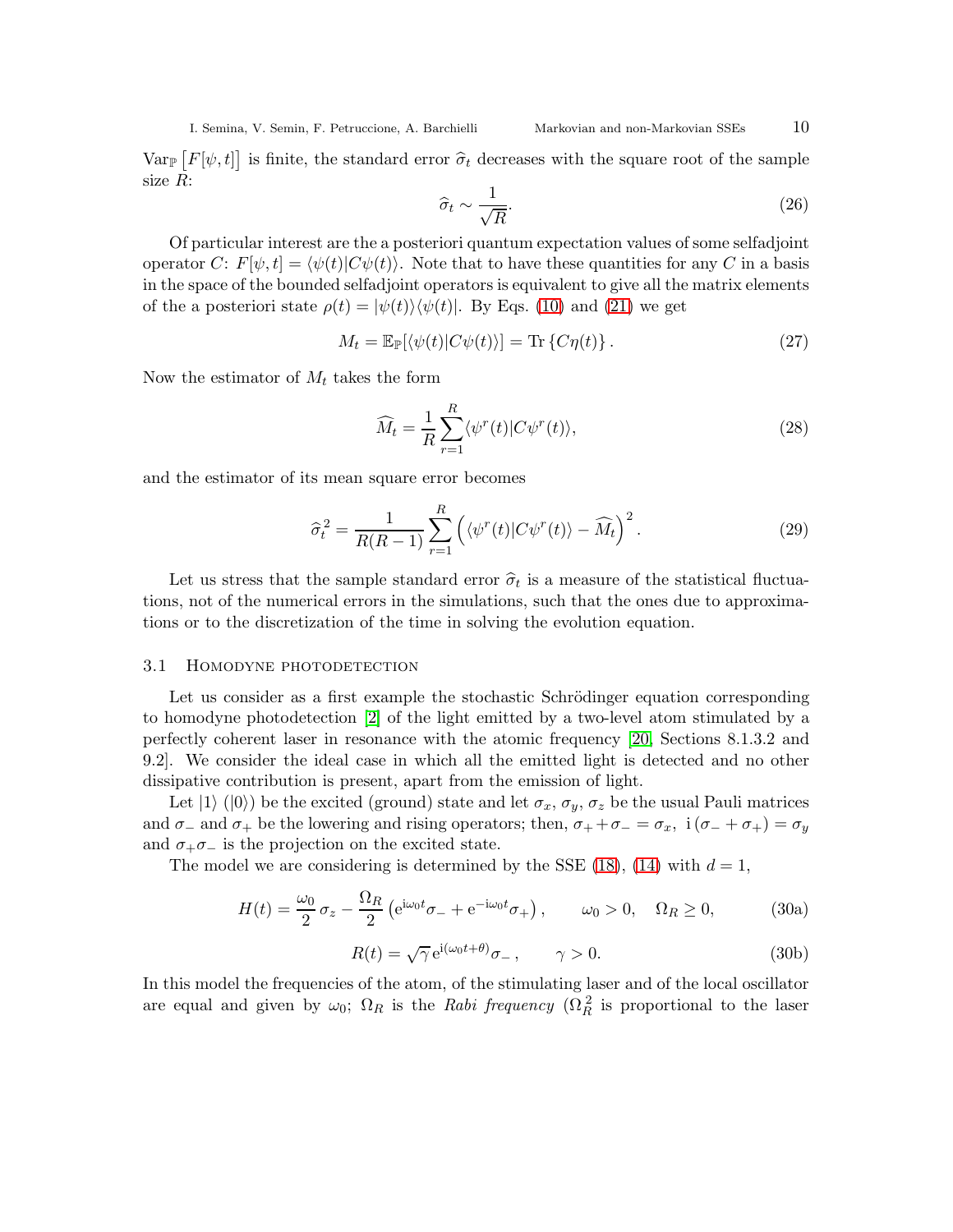intensity),  $\gamma$  is the *natural linewidth* of the atom  $(1/\gamma)$  is the relaxation time) and  $\theta$  is the phase shift of the local oscillator with respect to the emitted light. Homodyne detection is sensitive to  $\theta$ , as discussed in Section [2.3;](#page-7-1) here, we take  $\theta = \pi/2$ .

The explicit time dependencies can be eliminated by a unitary transformation:

<span id="page-10-0"></span>
$$
\check{\psi}(t) := \exp\left\{\frac{i}{2}\,\omega_0\sigma_z t\right\}\psi(t). \tag{31}
$$

Then, by Eqs. [\(14\)](#page-6-2), [\(18\)](#page-7-0), [\(30\)](#page-9-0) we get the SSE in the rotating frame:

$$
d\check{\psi}(t) = -iH_L\check{\psi}(t) dt + \frac{\gamma}{2} \left( m_y(t)i\sigma_- - \sigma_+\sigma_- - \frac{1}{4} m_y(t)^2 \right) \check{\psi}(t) dt
$$

$$
+ \sqrt{\gamma} \left( i\sigma_- - \frac{1}{2} m_y(t) \right) \check{\psi}(t) dW(t), \quad (32)
$$

$$
H_L = -\frac{\Omega_R}{2}\sigma_x, \qquad m_y(t) = \langle \check{\psi}(t) | \sigma_y \check{\psi}(t) \rangle.
$$
 (33)

Moreover, by Eqs. [\(16\)](#page-6-1) and [\(14\)](#page-6-2), the cumulated output (the integrated *homodyne pho*tocurrent) is given by

<span id="page-10-2"></span>
$$
B(t) = W(t) + \sqrt{\gamma} \int_0^t m_y(s) \, \mathrm{d}s. \tag{34}
$$

The master equation corresponding to the SSE [\(32\)](#page-10-0) is

$$
\frac{\mathrm{d}\check{\eta}(t)}{\mathrm{d}t} = \check{\mathcal{L}}\big[\check{\eta}(t)\big], \qquad \check{\mathcal{L}}[\varrho] = \frac{\mathrm{i}\Omega_R}{2}[\sigma_x, \varrho] + \gamma \sigma_- \varrho \sigma_+ - \frac{\gamma}{2} \{\sigma_+ \sigma_-, \varrho\} \,. \tag{35}
$$

This equation can be easily solved [\[2\]](#page-25-10) and we get, with the initial condition  $\eta(0) = |0\rangle\langle 0|$ and  $\Omega_R^2 > \gamma^2/16$ , [\[20,](#page-26-4) Section 8.2.2.2]

<span id="page-10-1"></span>
$$
\eta(t)_{11} = \langle 1|\eta(t)|1\rangle = v_+e^{-a_+t} + v_-e^{-a_-t} + \frac{\Omega_R^2}{2\Omega_R^2 + \gamma^2}, \qquad \text{Tr}\{\sigma_x\eta(t)\} = 0,\tag{36}
$$

<span id="page-10-3"></span>
$$
\text{Tr}\{\sigma_y \eta(t)\} = u_+ e^{-a_+ t} + u_- e^{-a_- t} - \frac{\Omega_R \gamma}{\Omega_R^2 + \gamma^2 / 2},\tag{37}
$$
\n
$$
u_{\pm} = \frac{\Omega_R \left[ \gamma \sqrt{\Omega_R^2 - \gamma^2 / 16} \mp i \left( \Omega_R^2 - \gamma^2 / 4 \right) \right]}{\sqrt{\Omega_R^2 - \gamma^2 / 16} \left( 2\Omega_R^2 + \gamma^2 \right)},
$$
\n
$$
v_{\pm} = \frac{\Omega_R^2 \left( \mp 3i\gamma / 4 - \sqrt{\Omega_R^2 - \gamma^2 / 16} \right)}{2\sqrt{\Omega_R^2 - \gamma^2 / 16} \left( 2\Omega_R^2 + \gamma^2 \right)}, \qquad a_{\pm} = \frac{3}{4} \gamma \pm i\sqrt{\Omega_R^2 - \frac{\gamma^2}{16}}.
$$
\n(37)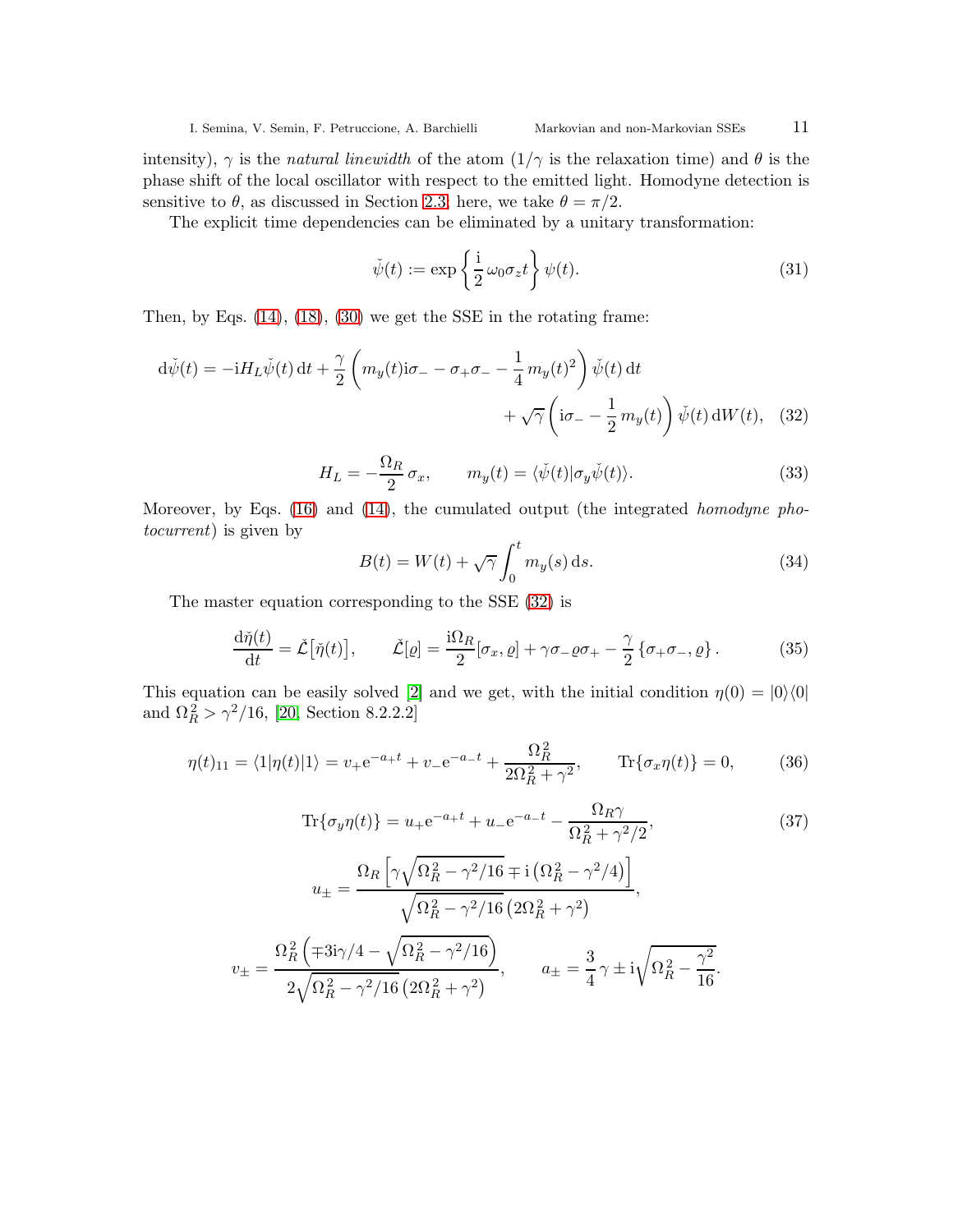<span id="page-11-0"></span>

Note that

<span id="page-11-2"></span>
$$
\mathbb{E}_{\mathbb{P}}[B(t)] = \sqrt{\gamma} \int_0^t \text{Tr}\{\sigma_y \eta(s)\} \text{d}s. \tag{38}
$$

To simulate this model we use the Euler algorithm to get an approximation for the state vector  $\dot{\psi}$ , with a correction to maintain the normalization. We discretize the time and set  $t_n = n\Delta t$ ; then, the algorithm takes the form

$$
\psi_{n+1} = \check{\psi}_n + A_1(\check{\psi}_n)\Delta t + A_2(\check{\psi}_n)\Delta W_n, \tag{39a}
$$

$$
\check{\psi}_{n+1} = \frac{\psi_{n+1}}{\|\psi_{n+1}\|},\tag{39b}
$$

where  $\Delta W_n = W(t_{n+1}) - W(t_n) = Z_n \sqrt{\Delta t}, Z_0, \ldots, Z_n, \ldots$  is a sequence of independent random variables with standard normal distribution, and the functions  $A_1, A_2$  are given by

$$
A_1(\psi) = -iH_L\psi + \frac{\gamma}{2} \left( \langle \psi | \sigma_y \psi \rangle i\sigma_- - \sigma_+ \sigma_- - \frac{1}{4} \langle \psi | \sigma_y \psi \rangle^2 \right) \psi, \tag{39c}
$$

$$
A_2(\psi) = \sqrt{\gamma} \left( i\sigma_- - \frac{1}{2} \langle \psi | \sigma_y \psi \rangle \right) \psi.
$$
 (39d)

As initial condition we take the ground state

$$
\tilde{\psi}_0 = \psi_0 = |0\rangle,\tag{39e}
$$

By construction,  $\psi_n$  is an approximation of  $\check{\psi}(t_n)$ , so that  $\psi(t_n) \simeq \exp \{-\frac{i}{2} \omega_0 t_n \sigma_z\} \psi_n$ .



<span id="page-11-1"></span>Fig. 1: A single realization of the occupation of the excited state  $\rho_{11} = |\langle 1 | \check{\psi}(t) \rangle|^2$  computed from Eqs. [\(39\)](#page-11-0) for the parameters:  $\Omega_R = 1$ ,  $\gamma = 1$ ,  $\Delta t = 0.01$ . The dashed line is the plot of the component  $\eta(t)_{11}$  of the exact solution Eq. [\(36\)](#page-10-1).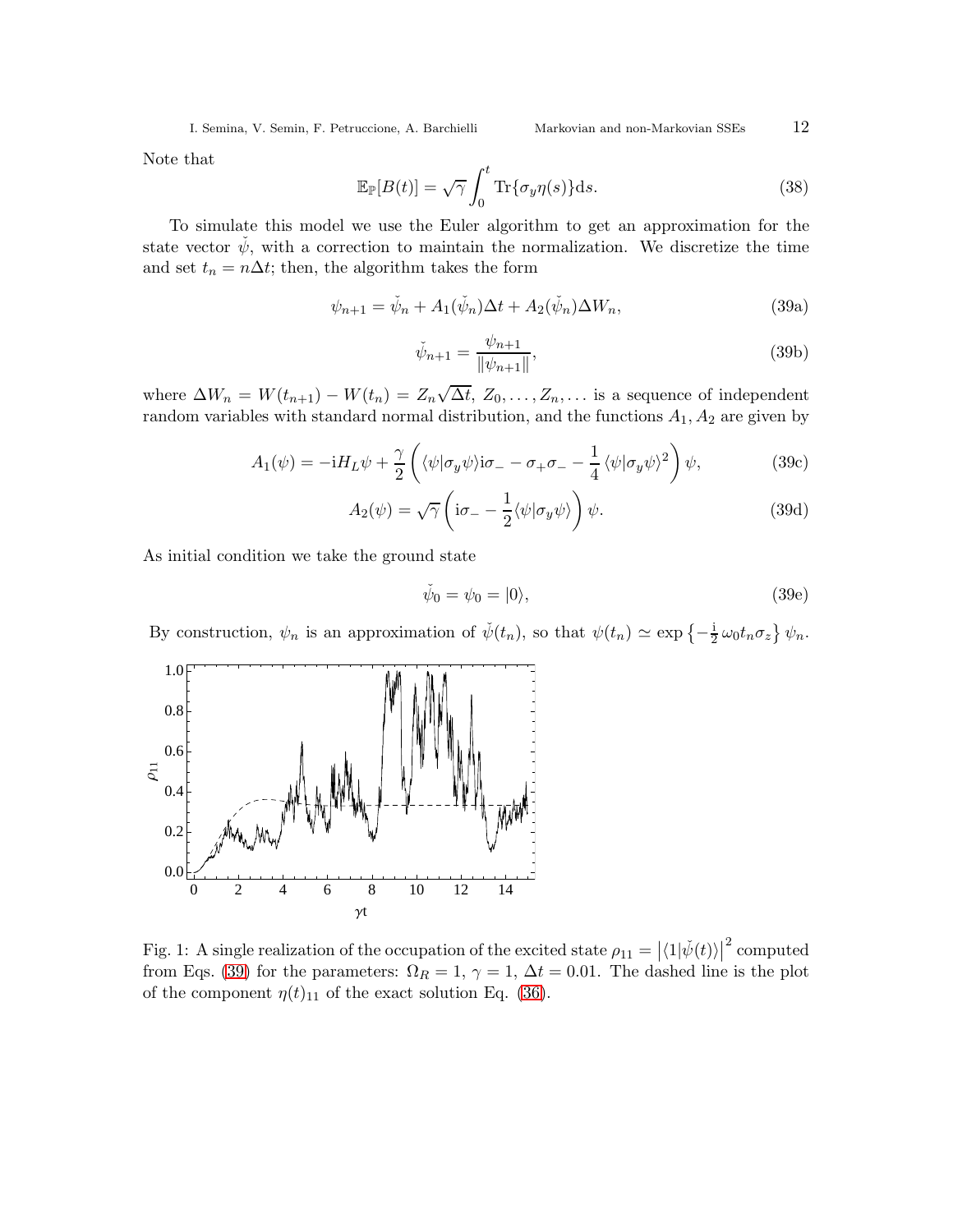Correspondingly, by [\(34\)](#page-10-2), the approximation of the integrated homodyne current is

<span id="page-12-1"></span>
$$
B(t_n) \simeq B_n = \sum_{k=0}^{n-1} \left( \Delta W_k + \sqrt{\gamma} \langle \psi_k | \sigma_y \psi_k \rangle \Delta t \right). \tag{40}
$$

Let us note that, by the properties of the Wiener process,  $\Delta W_n/\sqrt{\Delta t}$ ,  $n = 1, 2, \ldots$ , is a sequence of independent and identically distributed random variables with standard normal distribution.

The results of the simulation are shown in Figs. [1](#page-11-1)[–3.](#page-13-0) A single realization is shown in Fig[.1](#page-11-1) for the occupation of the excited state. In Fig. [2](#page-12-0) we plot a single realization of the output and, for comparison, its mean. Finally, in Fig. [3](#page-13-0) we analyse the dependence



<span id="page-12-0"></span>Fig. 2: A single realization of the output  $B(t)/\sqrt{t}$  computed from Eq. [\(40\)](#page-12-1) and the plot of the mean output from Eqs. [\(38\)](#page-11-2) and [\(37\)](#page-10-3) for the parameters:  $\Omega_R = 1, \gamma = 1, \Delta t = 0.01$ .

of the simulation algorithm on the time step size. It is clearly seen that the quality of the simulation with the help of Euler algorithm decreases with increasing time step. In principle, extrapolation techniques can correct the results. However, it is more efficient to use the higher order scheme such as the Platen scheme as we shall demonstrate in the next section.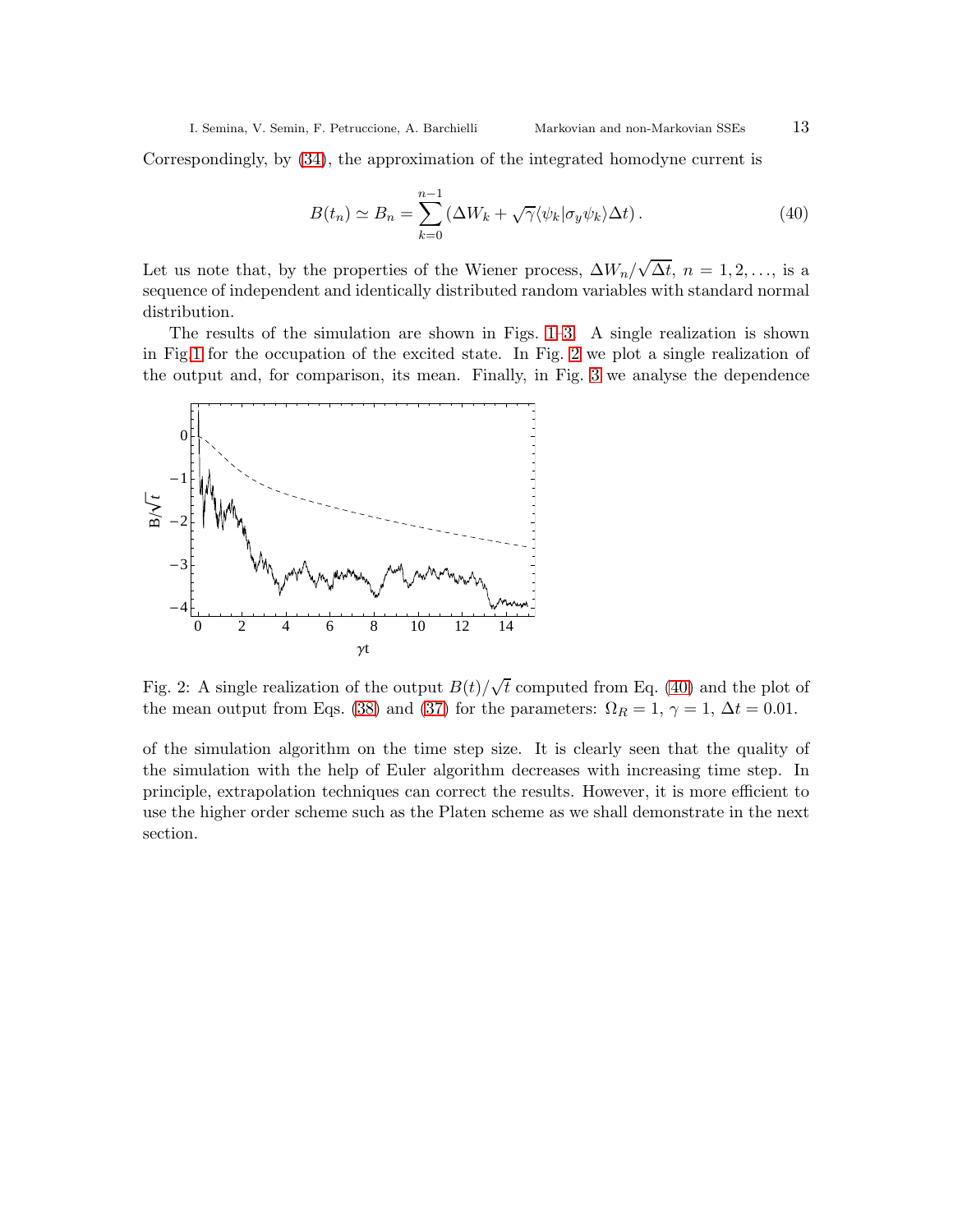

<span id="page-13-0"></span>Fig. 3: The average over 10000 realizations of the homodyne photodetection [\(32\)](#page-10-0) for the driven two-level atom. The realizations are computed with the Euler algorithm for the parameters  $\Omega = 1$ ,  $\gamma = 1$ . The dots show  $\eta_{11}$  computed from the average over the realizations for the different sizes of time steps  $\Delta t_1 = 0.01$  (dots),  $\Delta t_2 = 0.05$  (stars),  $\Delta t_3 = 0.1$ (pluses) and  $\Delta t_4 = 0.2$  (circles). The solid line represents the analytical solution for  $\eta_{11}$ according to [\(36\)](#page-10-1). The statistical errors have the same size as the graphic symbols used in the figure.

# 3.2 Damped harmonic oscillator

Another typical example of an open system in the Markovian regime is the stochastic Schrödinger equation  $(18)$  for the damped harmonic oscillator [\[2,](#page-25-10) Section 7.3.1.2]:

<span id="page-13-1"></span>
$$
d\psi(t) = \frac{\gamma}{2} \left( \langle a + a^{\dagger} \rangle_{\psi(t)} a - a^{\dagger} a - \frac{1}{4} \langle a + a^{\dagger} \rangle_{\psi(t)}^2 \right) \psi(t) dt + \sqrt{\gamma} \left( a - \frac{1}{2} \langle a + a^{\dagger} \rangle_{\psi(t)} \right) \psi(t) dW(t), \quad (41)
$$

$$
\langle a + a^{\dagger} \rangle_{\psi} = \langle \psi | \left( a + a^{\dagger} \right) \psi \rangle.
$$

The SSE [\(41\)](#page-13-1) could be obtained as Eq. [\(32\)](#page-10-0) by considering an harmonic oscillator with homodyning and by performing a unitary transformation. However, here the interest in this model is mainly to use it for introducing a higher order numerical scheme.

As an example, the initial state is taken to be  $\psi_0 = |n_0 = 9\rangle$  (a pure Fock state with 9 photons) and the Hilbert space has been truncated at  $n_{\text{max}} = 12$  which means that the simulation was performed in a subspace of dimension  $N = 13$ . The size of the time steps is  $\Delta t = 0.02$ . To simulate this model we use the second-order weak scheme of Platen [\[2\]](#page-25-10).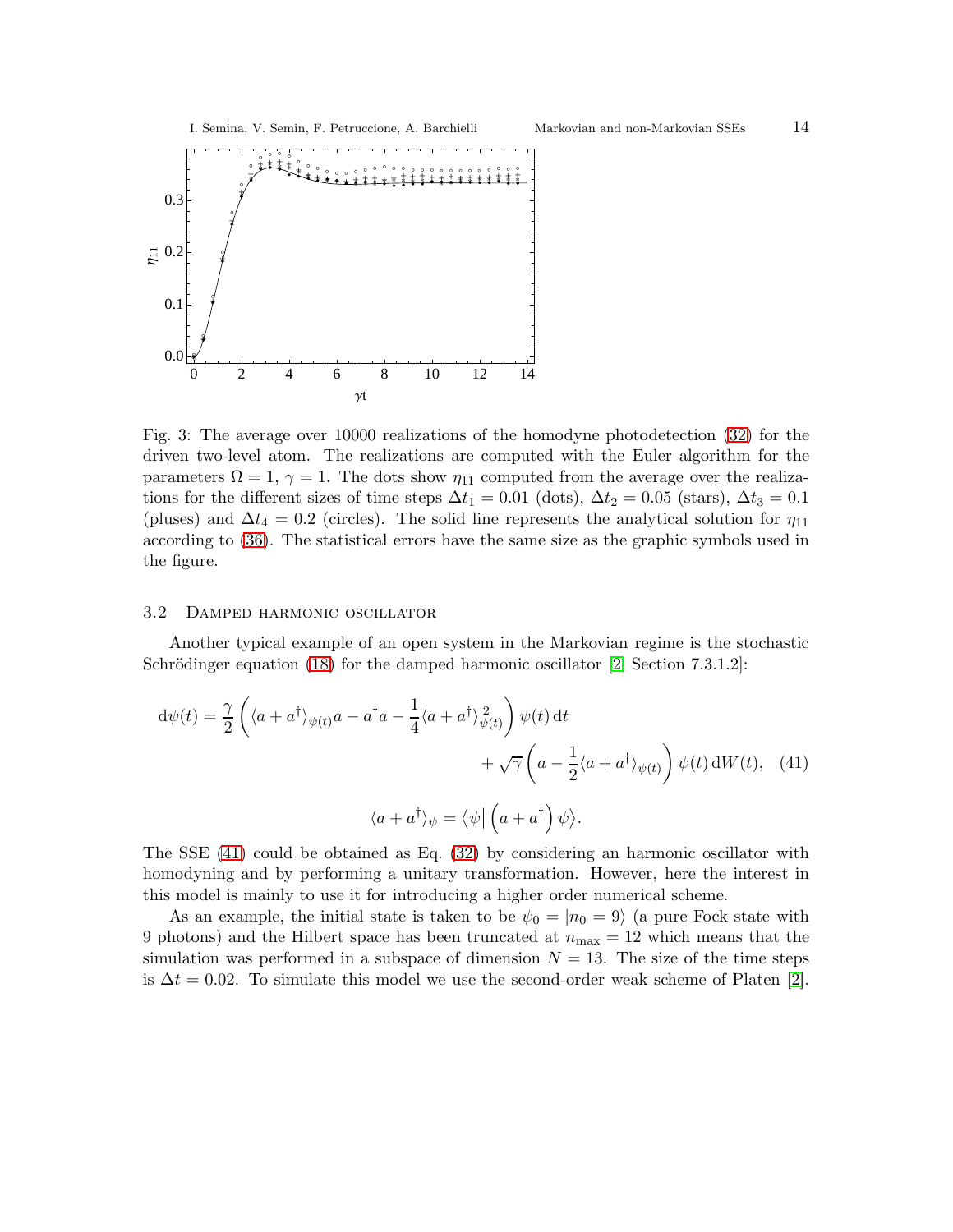This algorithm has the form

$$
\psi_{n+1} = \psi_n + \frac{1}{2} \left( D_1(\tilde{\psi}_n) + D_1(\psi_n) \right) \Delta t \n+ \frac{1}{4} \left( D_2(\psi_n^+) + D_2(\psi_n^-) + 2D_2(\psi_n) \right) \Delta W_n \n+ \frac{1}{4} \left( D_2(\psi_n^+) - D_2(\psi_n^-) \left\{ (\Delta W_n)^2 - \Delta t \right\} \Delta t^{-1/2},
$$

where

$$
\tilde{\psi}_n = \psi_n + D_1(\psi_n)\Delta t + D_2(\psi_n)\Delta W_n,
$$
  

$$
\psi_n^{\pm} = \psi_n + D_1(\psi_n)\Delta t \pm D_2(\psi_n)\sqrt{\Delta t}.
$$

For the model under consideration the functions  $D_1$  and  $D_2$  are

$$
D_1(\psi) = \frac{\gamma}{2} \left( \langle a + a^{\dagger} \rangle_{\psi} a - a^{\dagger} a - \frac{1}{4} \langle a + a^{\dagger} \rangle_{\psi}^2 \right) \psi,
$$
  

$$
D_2(\psi_t) = \sqrt{\gamma} \left( a - \frac{1}{2} \langle a + a^{\dagger} \rangle_{\psi} \right) \psi.
$$

A single realization for the damped harmonic oscillator is shown in Fig. [4.](#page-14-0) The number of



<span id="page-14-0"></span>Fig. 4: A single realization of the damped harmonic oscillator for the a posteriori expectation of  $n = a^{\dagger}a$  computed from Eq. [\(41\)](#page-13-1) with parameters:  $\gamma = 1$  and  $\Delta t = 0.01$ . The initial condition is  $|n_0 = 9\rangle$ . The dashed line shows the exact solution for the master equation associated to the SSE [\(41\)](#page-13-1) according to [\[2\]](#page-25-10).

photons, computed from the average of 1000 realizations is shown in Fig. [5.](#page-15-1)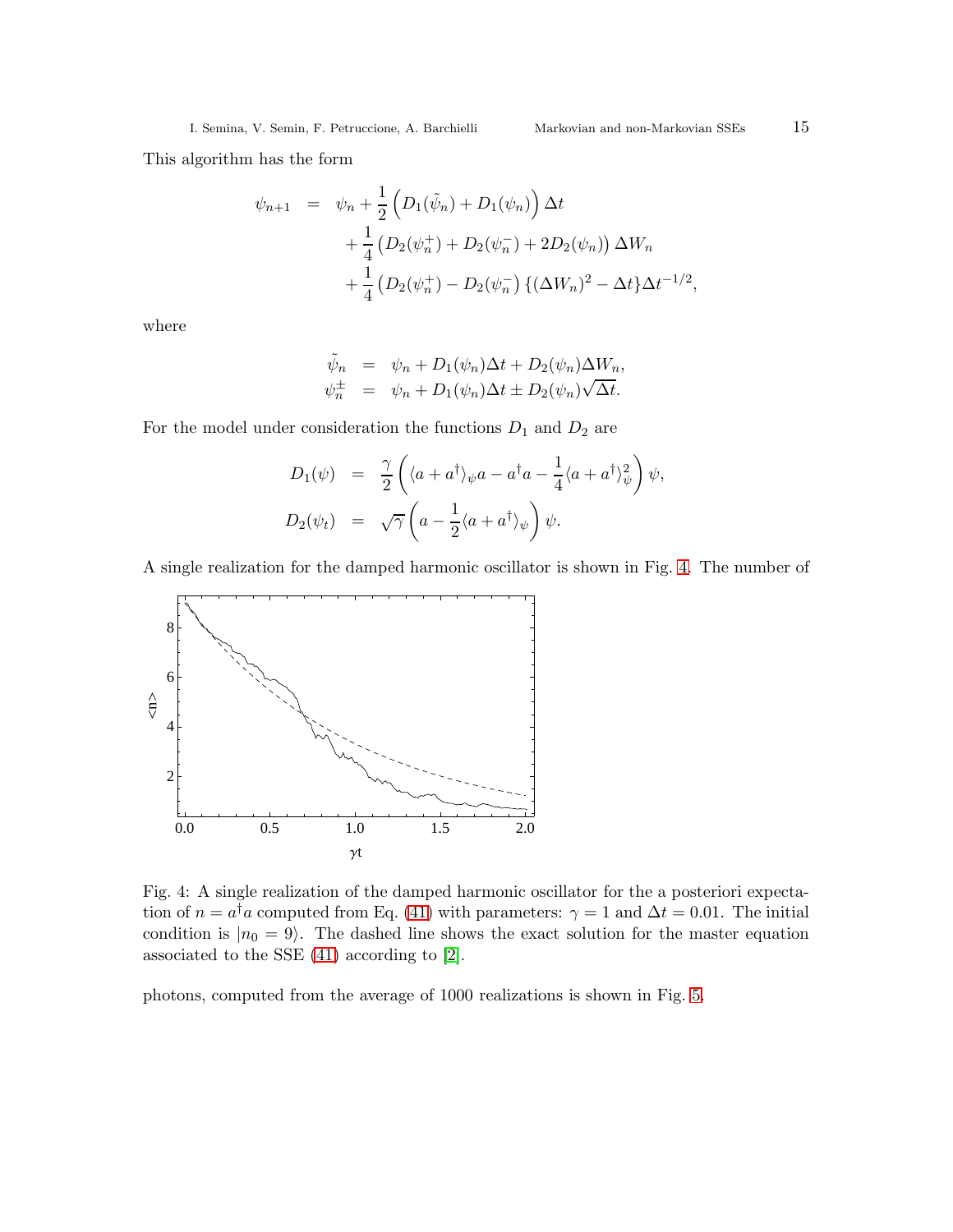

<span id="page-15-1"></span>Fig. 5: The average over 1000 realizations of the damped harmonic oscillator by Eq. [\(41\)](#page-13-1). The dots show  $\langle n \rangle$  (the mean number of photons) computed from the average over the realizations. The continuous line represents the analytical solution for  $\langle n \rangle$  according to reference [\[2\]](#page-25-10). The simulation was performed for the following parameters:  $\gamma = 1$  and  $\Delta t = 0.01$  with the initial condition  $|n_0 = 9\rangle$ . The statistical errors have the same size as the dots.

# 4 SSEs with memory effects

<span id="page-15-0"></span>One of the methods for the introduction of memory effects in the system is to start from the lSSE [\(7\)](#page-4-0), but with random coefficients  $H(t)$ ,  $R<sub>i</sub>(t)$  and with the white noise replaced by some coloured noise. In this way we get memory in the dynamical equations, while complete positivity of the dynamical maps and the continuous measurement interpretation are preserved [\[15,](#page-26-1) [29,](#page-26-17) [30\]](#page-26-18).

In this section we want to consider a very particular case of non-Markovian SSE and to use it to illustrate two methods of numerical approximations: the simulation of the SSE and an approximation derived in [\[30\]](#page-26-18) based on the Nakajima-Zwanzig projection method. Specifically, we start with a lSSE driven by a coloured noise with non-random coefficients. In this way the memory is encoded in the driving noise of the lSSE, not in the coefficients. In this case, the new lSSE will be norm-preserving, as in Section [2.4,](#page-7-2) and will represent a quantum system evolving under a random Hamiltonian dynamics, while the Hamiltonian is very singular and produces dissipation.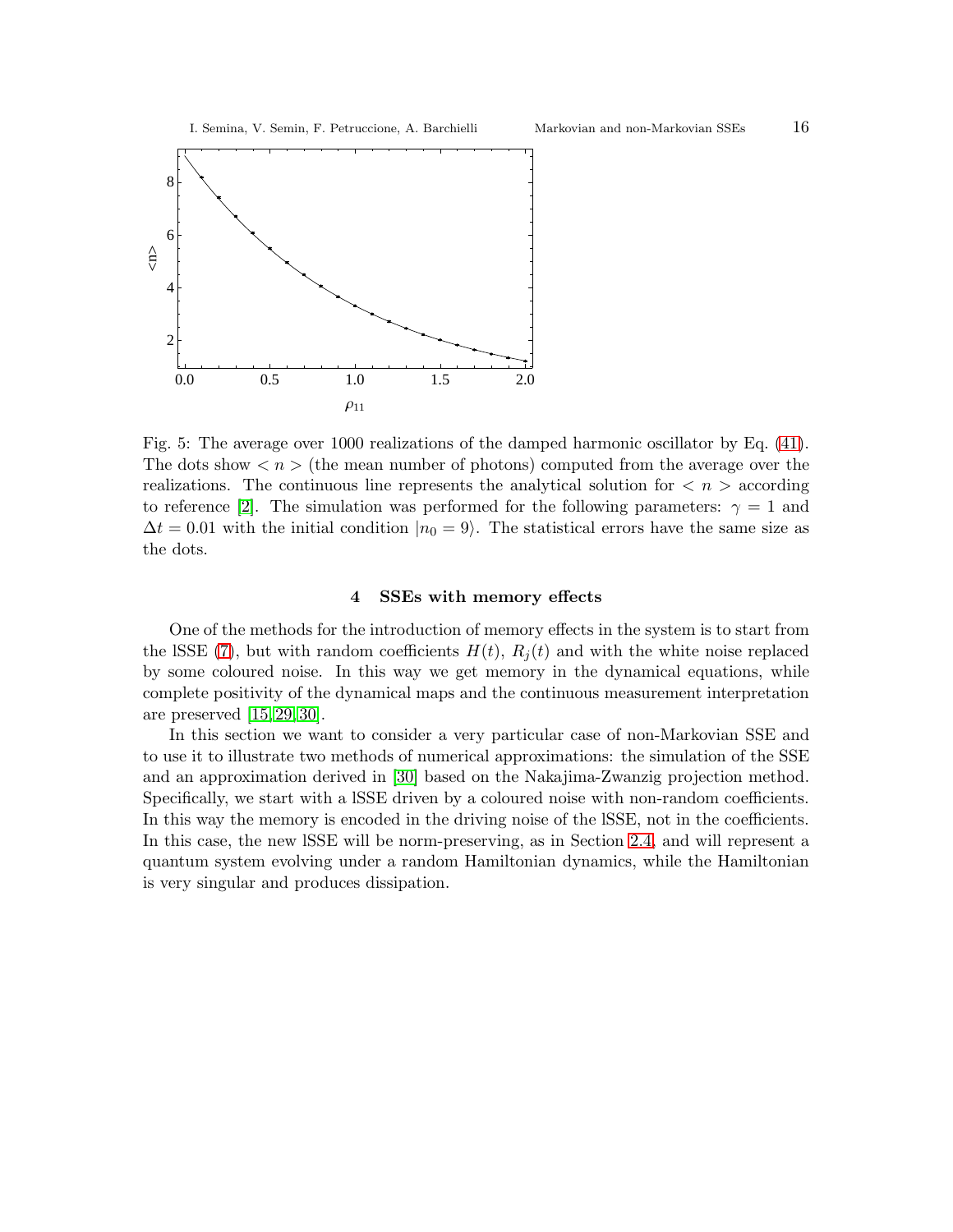#### <span id="page-16-2"></span>4.1 Coloured noise

Let us consider a one-dimensional driving noise  $X(t)$  and two non-random operators C and  $D$  on  $H$ . The starting point is the basic linear stochastic Schrödinger equation

<span id="page-16-0"></span>
$$
d\psi(t) = C\psi(t) dt + D\psi(t) dX(t).
$$
\n(42)

The simplest choice of a coloured noise is the stationary Ornstein-Uhlenbeck (O-U) process defined by

<span id="page-16-3"></span>
$$
X(t) = e^{-kt} \frac{Z}{\sqrt{2k}} + \int_0^t e^{-k(t-s)} dW(s), \qquad k > 0,
$$
\n(43)

where  $W(t)$  is a one-dimensional Wiener process, defined on the stochastic basis  $(\Omega, \mathcal{F}, (\mathcal{F}_t),$ P), and Z is a standard normal random variable (mean 0 and variance 1); Z is  $\mathcal{F}_0$ measurable, which means that it is independent from the Wiener process. The O-U process  $X(t)$  is a Gaussian process with zero mean and correlation function

$$
\mathbb{E}_{\mathbb{P}}[X(t)X(s)] = \frac{e^{-k|t-s|}}{2k}.
$$
\n(44)

.

It satisfies the stochastic differential equation

<span id="page-16-1"></span>
$$
dX(t) = -kX(t) dt + dW(t), \t X(0) = Z/\sqrt{2k}.
$$
\t(45)

Formally, Eq. [\(42\)](#page-16-0) is driven by the derivative of the O-U process, whose two-time correlation is no more a  $\delta$ -function, as in the case of white noise, but it is formally given by

$$
\mathbb{E}_{\mathbb{P}}[\dot{X}(t)\dot{X}(s)] = \delta(t-s) - \frac{k}{2} e^{-k|t-s|}
$$

Note that the Markovian regime is recovered in the limit  $k \downarrow 0$ . It is then straightforward that Eq. [\(42\)](#page-16-0) can be rewritten in the form

$$
d\psi(t) = (C - kX(t)D)\psi(t) dt + D\psi(t)dW(t); \qquad (46)
$$

the initial condition is a wave function  $\psi_0 \in \mathcal{H}$ , such that  $\|\psi_0\|^2 = 1$ .

As discussed in Section [2.1](#page-3-2) for the Markovian case, to construct consistent probabilities we need the process  $\|\psi(t)\|^2$  to be a martingale. By Itô calculus rules (see Appendix [A.4\)](#page-24-0), the stochastic differential of  $\|\psi(t)\|^2$  turns out to be

$$
d\langle \psi(t)|\psi(t)\rangle = \langle d\psi(t)|\psi(t)\rangle + \langle d\psi(t)|d\psi(t)\rangle + \langle \psi(t)|d\psi(t)\rangle
$$
  
=  $\langle \psi(t)| [C^{\dagger} + C - kX(t)(D^{\dagger} + D) + D^{\dagger}D] \psi(t)\rangle dt + \langle \psi(t)| (D^{\dagger} + D) \psi(t)\rangle dW(t).$  (47)

Then, the process  $\|\psi(t)\|^2$  can be a martingale only if the term in front of dt is equal to zero. For it we must have

$$
C^{\dagger} + C + D^{\dagger}D = kX(t)(D^{\dagger} + D), \qquad \forall t,
$$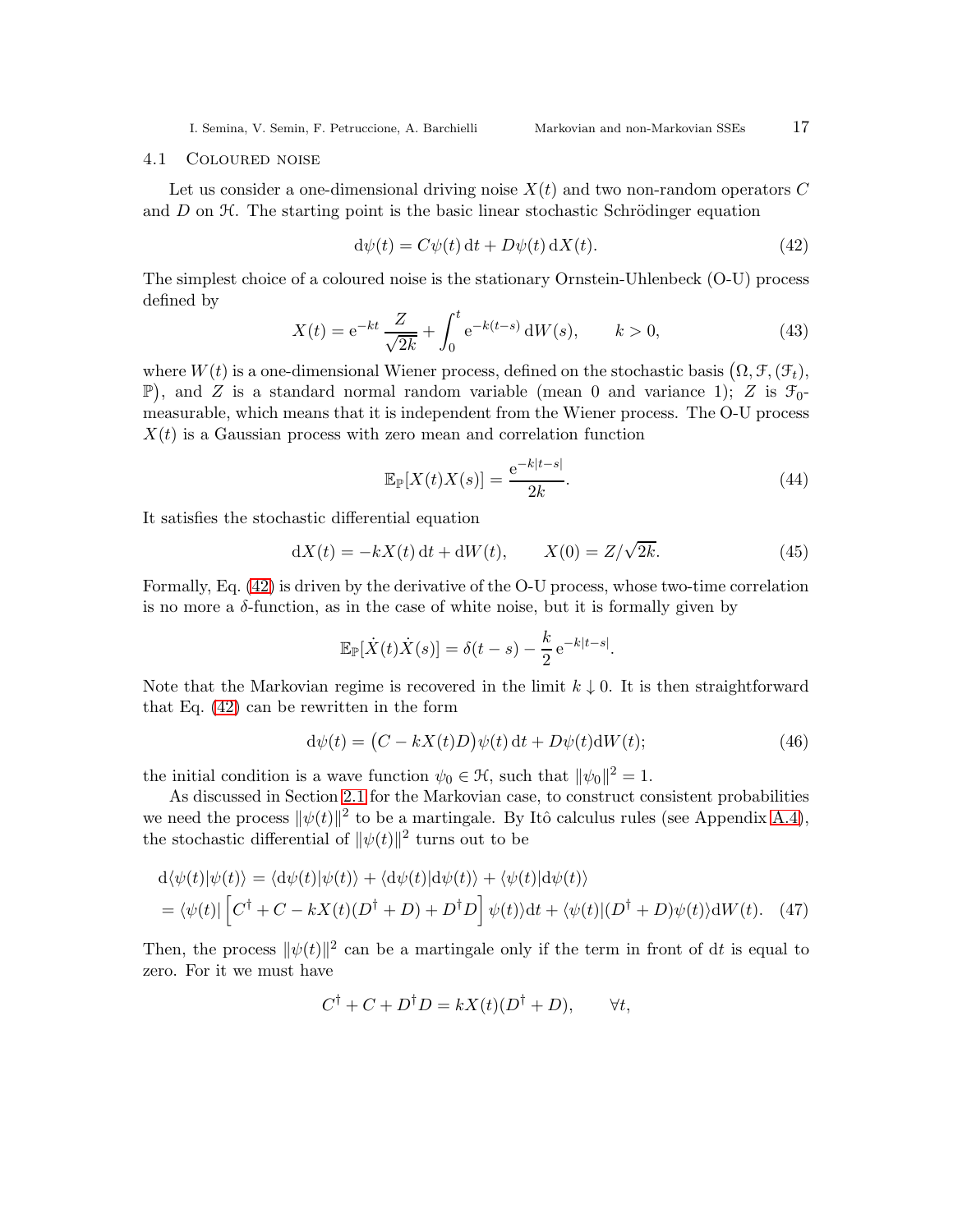which implies  $D^{\dagger} + D = 0$  and  $C^{\dagger} + C + D^{\dagger}D = 0$ . These conditions impose that there are two self-adjoint operators L and  $H_0$  such that  $D = -iL$  and  $C = -iH_0 - \frac{1}{2}$  $\frac{1}{2}L^2$ . As a consequence the initial Eq. [\(42\)](#page-16-0) becomes

<span id="page-17-0"></span>
$$
d\psi(t) = -i \left[ \left( H_0 - kX(t)L \right) dt + L dW(t) \right] \psi(t) - \frac{1}{2} L^2 \psi(t) dt.
$$
 (48)

Apart the further randomness introduced by the term with  $X(t)$ , we are in the same situation of Eq. [\(20\)](#page-7-3) and the evolution of the quantum system is then completely determined by the time-dependent, random Hamiltonian

$$
H(t) = H_0 + (\dot{W}(t) - kX(t))L.
$$
 (49)

Let us stress that it is a formal expression, due to the presence of the white noise  $\dot{W}(t)$ .

As in Section [2.4](#page-7-2) the model we have constructed represents a dissipative evolution, now with memory, but without observation of the quantum system. In this case there is no change of probability,  $\mathbb P$  is also the physical probability, and  $\|\psi(t)\|=1, \forall t$ . The theory can be generalized [\[29\]](#page-26-17) by taking the operators  $C$  and  $D$  dependent on the O-U process; in this way also a true continuous observation can be introduced.

Let us stress that the class of models presented in this section is very peculiar. The process  $(X(t), \psi(t))$  $t\geq 0$  satisfies the couple of SDEs [\(45\)](#page-16-1) and [\(48\)](#page-17-0), whose coefficients depend only on the process of time t; then, this composed process is Markovian.

#### 4.2 Projection techniques and closed master equations with memory

As in the Markovian case, the average statistical operator (the a priori state) can be introduced:

<span id="page-17-1"></span>
$$
\eta(t) = \mathbb{E}_{\mathbb{P}}[|\psi(t)\rangle\langle\psi(t)|].\tag{50}
$$

However, to get a closed equation for  $\eta(t)$  is not a trivial task [\[30\]](#page-26-18); the final result is a generalized master equation with memory. The important point is that the complete positivity of the map  $\eta(0) \mapsto \eta(t)$  is guaranteed by the stochastic representation [\(50\)](#page-17-1). We illustrate these techniques on the model of Section [4.1.](#page-16-2)

Let us define the process

<span id="page-17-2"></span>
$$
\rho(t) = |\psi(t)\rangle\langle\psi(t)|.\tag{51}
$$

By Eq. [\(48\)](#page-17-0) and Itô rules, we can compute the stochastic differential of  $\rho(t)$ ; the result is the stochastic master equation

$$
d\rho(t) = \mathcal{L}(t)[\rho_t] dt + \mathcal{R}[\rho_t] dW(t) \equiv \mathcal{L}_0[\rho_t] dt + \mathcal{R}[\rho_t] dX(t), \qquad (52)
$$

$$
\mathcal{L}(t) = \mathcal{L}_0 - kX(t)\mathcal{R}, \qquad \mathcal{L}_0[\rho] = -i[H_0, \rho] - \frac{1}{2}[L, [L, \rho]], \qquad \mathcal{R}[\rho] = -i[L, \rho]. \qquad (53)
$$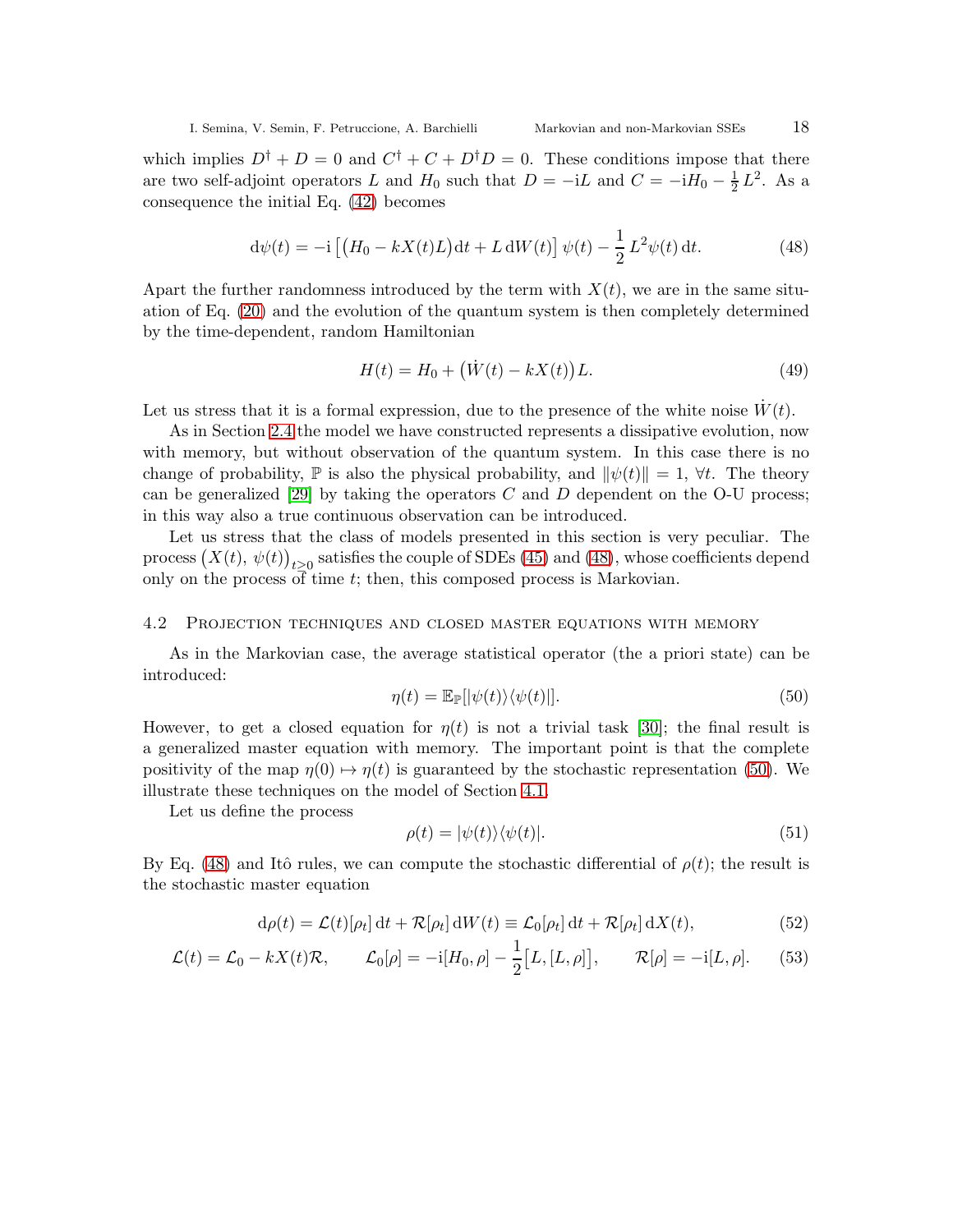By taking the mean of Eq.  $(52)$  and by recalling that W has mean zero and increments independent from the past we get

<span id="page-18-0"></span>
$$
\dot{\eta}(t) = \mathcal{L}_0[\eta(t)] - k\mathcal{R}\big[\mathbb{E}_{\mathbb{P}}[X(t)\rho(t)]\big],\tag{54}
$$

which is a kind of master equation with non-Markovian effects introduced by the last term. However, this master equation is not closed, because the  $X(t)$  and  $\rho(t)$  are random and not independent.

A closed equation can be obtained by using the Nakajima-Zwanzig method and the generalized master equation one obtains in this way can be the starting point for some approximations [\[30\]](#page-26-18). Indeed, the operation of taking the mean is a projection in the space of random trace class operators. We can think to  $\eta(t)$  as the relevant part of  $\rho(t)$ , while  $\rho_{\perp}(t) = \rho(t) - \eta(t)$  is the non relevant part. As we took a non-random initial state, we have  $\rho(0) = \eta(0)$ ,  $\rho_{\perp}(0) = 0$ . By taking the stochastic differential of  $\rho_{\perp}(t)$  and by using Eqs.  $(52)$  and  $(54)$ , we get the system of equations

<span id="page-18-3"></span><span id="page-18-1"></span>
$$
\dot{\eta}(t) = \mathcal{L}_0[\eta(t)] - k\mathcal{R}\big[\mathbb{E}_{\mathbb{P}}[X(t)\rho_{\perp}(t)]\big],\tag{55a}
$$

$$
d\rho_{\perp}(t) = \mathcal{L}_0\left[\rho_{\perp}(t)\right]dt - k\mathcal{R}\left[X(t)\rho_{\perp}(t) - \mathbb{E}_{\mathbb{P}}[X(t)\rho_{\perp}(t)]\right]dt + \mathcal{R}\left[\rho_{\perp}(t)\right]dW(t) + \mathcal{R}\left[\eta(t)\right]dX(t).
$$
 (55b)

Let us introduce now the propagator of the homogeneous part of Eq. [\(55b\)](#page-18-1), which is defined by the SDE

<span id="page-18-5"></span>
$$
\mathcal{V}(t,s) = \mathbf{1} + \int_{s}^{t} \left( \mathcal{L}_0 - k \mathcal{R} \circ \mathcal{X}(r) \right) \circ \mathcal{V}(r,s) \, dr + \int_{s}^{t} \mathcal{R} \circ \mathcal{V}(r,s) \, dW(r), \tag{56}
$$

where ∘ denotes the composition of maps and  $\mathcal{X}(t)$  is the map  $\rho \mapsto X(t)\rho - \mathbb{E}_{\mathbb{P}}[X(t)\rho]$ . Then, the formal solution of the Eq. [\(55b\)](#page-18-1) with  $\rho_1(0) = 0$  can be written as

<span id="page-18-2"></span>
$$
\rho_{\perp}(t) = -k \int_0^t \mathcal{V}(t,s) \circ \mathcal{R}[X(s)\eta(s)] \,ds + \mathcal{V}(t,0) \circ \int_0^t \mathcal{V}(s,0)^{-1} \circ \mathcal{R}[\eta(s)] \,dW(s). \tag{57}
$$

In the last term we used  $\mathcal{V}(t, 0) \circ \mathcal{V}(s, 0)^{-1}$  instead of  $\mathcal{V}(t, s)$  in order to have an adapted integrand in the stochastic integral, as required by the Itô formulation. By inserting the expression [\(57\)](#page-18-2) into Eq. [\(55a\)](#page-18-3) we get the generalized master equation for the a priori states

<span id="page-18-4"></span>
$$
\dot{\eta}_t = \mathcal{L}_0[\eta(t)] + k^2 \int_0^t \mathcal{R} \circ \mathbb{E}_{\mathbb{P}}[X(t)X(s)\mathcal{V}(t,s)] \circ \mathcal{R}[\eta(s)] \, \mathrm{d}s
$$

$$
- k \mathbb{E}_{\mathbb{P}}\bigg[X(t)\mathcal{R} \circ \mathcal{V}(t,0) \circ \int_0^t \mathcal{V}(s,0)^{-1} \circ \mathcal{R}[\eta(s)] \, \mathrm{d}W(s)\bigg]. \tag{58}
$$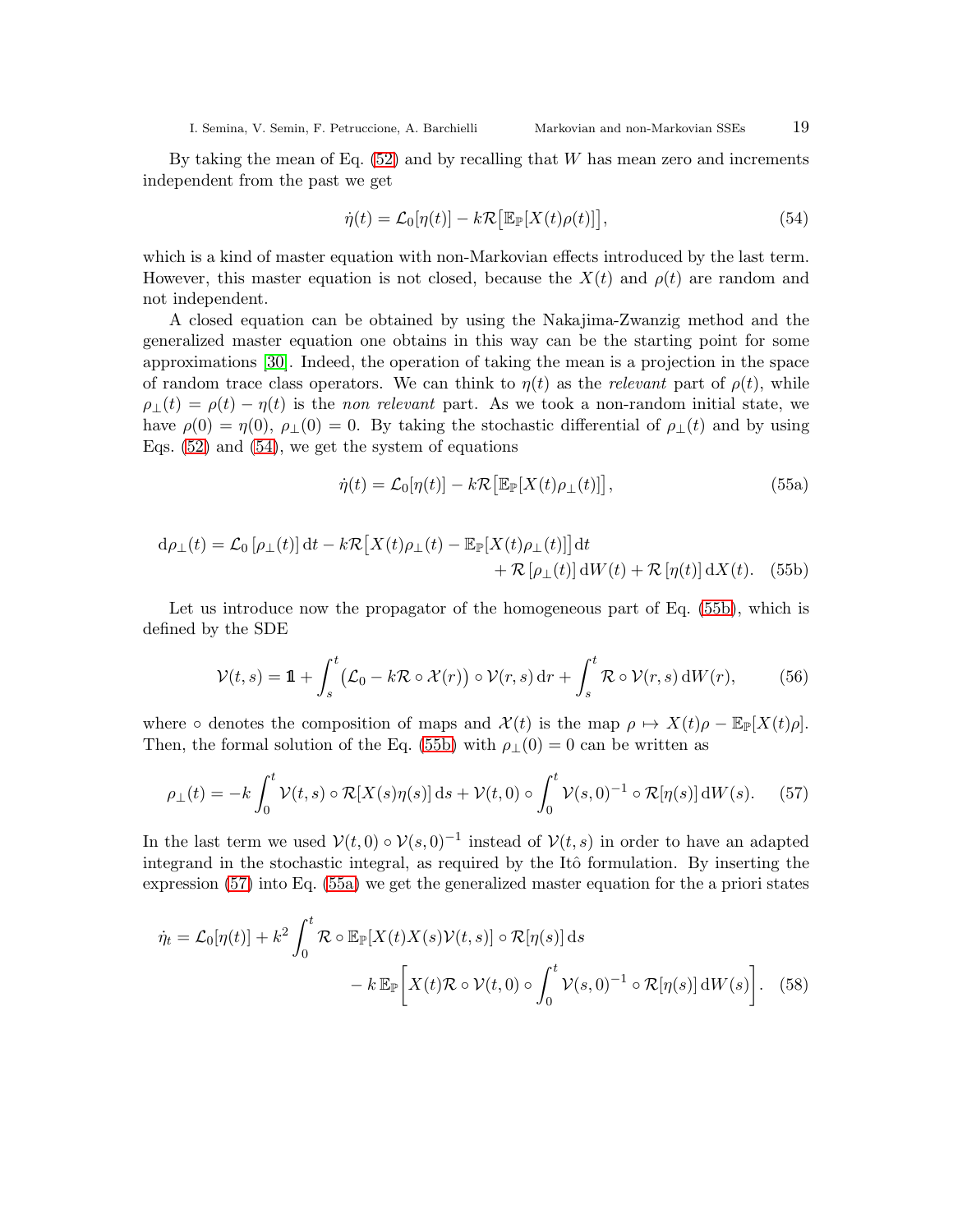Equation [\(58\)](#page-18-4) is very complicated, but it is useful as a starting point to find approximations. In [\[30\]](#page-26-18) it is suggested to take the non random approximation of the propagator [\(56\)](#page-18-5):  $V(t,s) \simeq e^{\mathcal{L}_0(t-s)}$ . Then, the mean values in [\(58\)](#page-18-4) can be computed and the generalized master equation takes the form

<span id="page-19-0"></span>
$$
\dot{\eta}(t) \simeq \mathcal{L}_0[\eta(t)] + \frac{k}{2} \int_0^t \left[ L, e^{(\mathcal{L}_0 - k)(t - s)} \left[ [L, \eta(s)] \right] \right] ds.
$$
 (59)

## 4.3 A non Markovian model: a dissipative qubit

In this section we introduce a very simple example based on a qubit with dissipation in order to have a toy model with a non Markovian dynamics for which we can do stochastic simulations and test the approximation [\(59\)](#page-19-0).

Let us take a two-level system as in Section [3.1](#page-9-1) and consider the stochastic dynamics [\(48\)](#page-17-0) with

<span id="page-19-3"></span>
$$
H_0 = \frac{\omega_0}{2} \sigma_z, \quad \omega_0 > 0, \qquad L = \sqrt{\frac{\gamma}{2}} \sigma_y, \quad \gamma > 0. \tag{60}
$$

Then, the SSE [\(48\)](#page-17-0) becomes

$$
d\psi_1(t) = -\frac{1}{2} \left(\frac{\gamma}{2} + i\omega_0\right) \psi_1(t) dt - \sqrt{\frac{\gamma}{2}} \psi_2(t) dX(t), \qquad (61a)
$$

$$
\mathrm{d}\psi_2(t) = -\frac{1}{2} \left(\frac{\gamma}{2} - \mathrm{i}\omega_0\right) \psi_2(t) \,\mathrm{d}t + \sqrt{\frac{\gamma}{2}} \psi_1(t) \,\mathrm{d}X(t). \tag{61b}
$$

The O-U process  $X(t)$  is given by Eq. [\(43\)](#page-16-3) and its stochastic differential by [\(45\)](#page-16-1).

For this model we have

$$
\mathcal{L}_0[\rho] = -\frac{\mathrm{i}\omega_0}{2} \left[ \sigma_z, \rho \right] - \frac{\gamma}{4} \left[ \sigma_y, \left[ \sigma_y, \rho \right] \right]. \tag{62}
$$

By representing the states in the Bloch sphere, the master equation  $\dot{\xi}(t) = \mathcal{L}_0[\xi(t)]$  can be explicitly solved and the right hand side of Eq. [\(59\)](#page-19-0) can be given an explicit expression. Indeed, by writing

<span id="page-19-1"></span>
$$
\eta(t) = \frac{1}{2} \left[ \mathbf{1} + \vec{x}(t) \cdot \vec{\sigma} \right],\tag{63}
$$

from Eq. [\(59\)](#page-19-0) we get

<span id="page-19-2"></span>
$$
\begin{cases}\n\dot{x}(t) = -\omega_0 y(t) - \gamma x(t) + k\gamma \int_0^t e^{-(k+\gamma)(t-s)} x(s) ds, \\
\dot{y}(t) = \omega_0 x(t), \\
\dot{z}(t) = -\gamma z(t) + k\gamma \int_0^t e^{-(k+\gamma/2)(t-s)} \left(\cos \nu (t-s) - \frac{\gamma}{2\nu} \sin \nu (t-s)\right) z(s) ds.\n\end{cases}
$$
\n(64)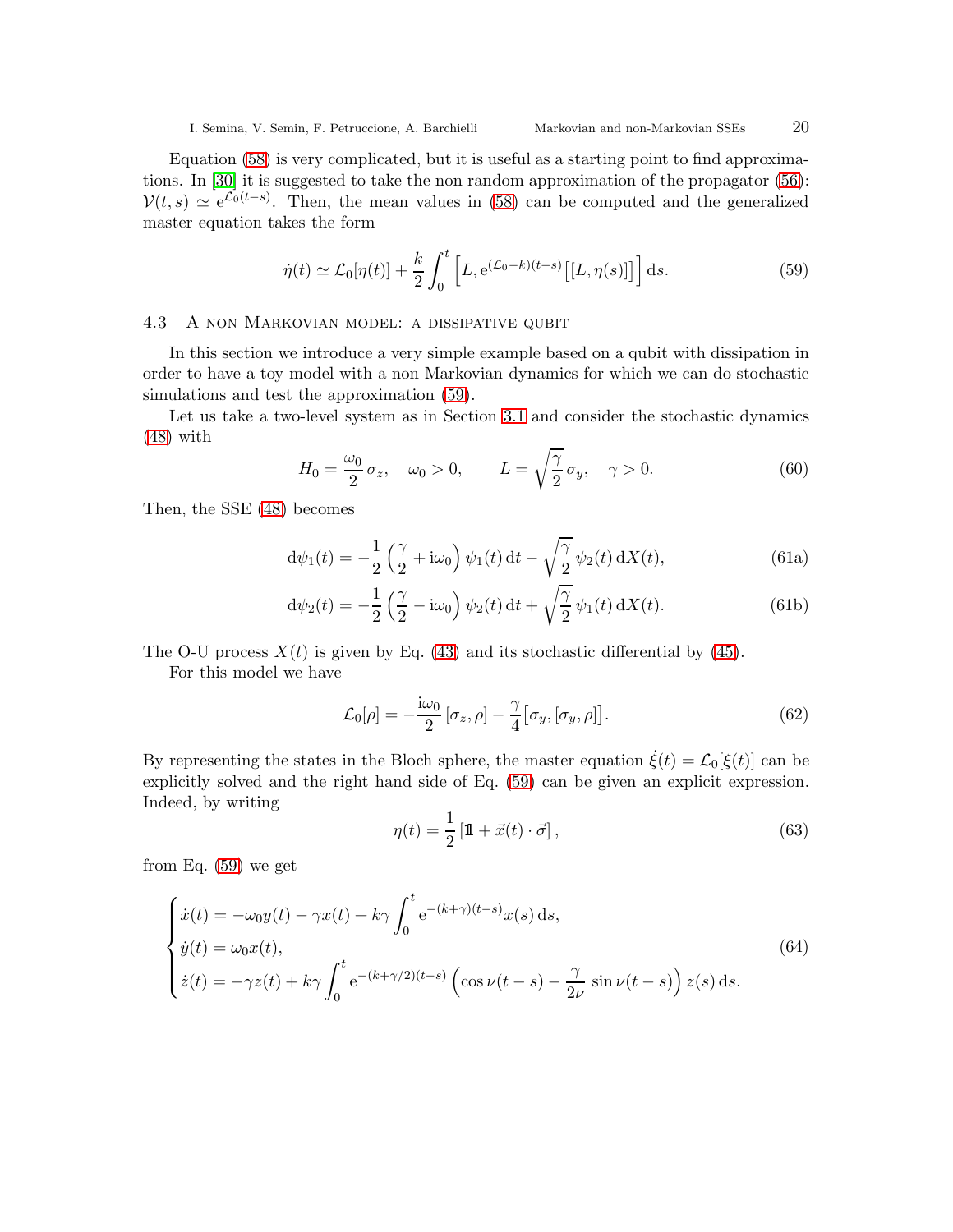We assume to have  $\omega_0 > \gamma/2$  and set  $\nu = \sqrt{\omega_0^2 - \gamma^2/4}$ . Recall that [\(63\)](#page-19-1) and [\(64\)](#page-19-2) give an approximation of the a priori states.

Equations [\(64\)](#page-19-2) can be solved by Laplace transform techniques or, equivalently, by increasing the degrees of freedom. Let us set

$$
\xi(t) = \gamma \int_0^t e^{-(k+\gamma/2)(t-s)} \cos(\nu(t-s))z(s) \,ds,\tag{65a}
$$

$$
\epsilon(t) = -\frac{\gamma^2}{2\nu} \int_0^t e^{-(k+\gamma/2)(t-s)} \sin(\nu(t-s))z(s) ds,
$$
\n(65b)

$$
\zeta(t) = \gamma \int_0^t e^{-(k+\gamma)(t-s)} x(s) \, \mathrm{d}s. \tag{65c}
$$

<span id="page-20-0"></span>Then, Eqs. [\(64\)](#page-19-2) reduce to the two decoupled systems of linear equations with constant coefficients

$$
\begin{cases}\n\dot{x}(t) = -\omega_0 y(t) - \gamma x(t) + k\zeta(t), \\
\dot{y}(t) = \omega_0 x(t), \\
\dot{\zeta}(t) = -(k+\gamma)\zeta(t) + \gamma x(t),\n\end{cases}
$$
\n(66a)

<span id="page-20-1"></span>
$$
\begin{cases}\n\dot{\xi}(t) = -\left(k + \frac{\gamma}{2}\right)\xi(t) + \frac{2\nu^2}{\gamma}\,\epsilon(t) + \gamma z(t), \\
\dot{\epsilon}(t) = -\left(k + \frac{\gamma}{2}\right)\epsilon(t) - \frac{\gamma}{2}\,\xi(t), \\
\dot{z}(t) = -\gamma z + k\big(\xi(t) + \epsilon(t)\big).\n\end{cases} \tag{66b}
$$

To get the mean state  $\eta(t)$  we can now use stochastic simulations or the analytical approximation of Eqs. [\(63\)](#page-19-1), [\(66\)](#page-20-0). We concentrate on the study of the occupation of the excited state  $\eta(t)_{11} = \frac{1}{2}$  $\frac{1}{2}[1+z(t)]$ . Let us stress that it is easy to prove that  $\lim_{t\to+\infty}\eta(t)_{11}=0.5$ .

Let us start from the analytical solution. In Figure [6](#page-21-1) we plot  $\eta(t)_{11}$  obtained by solving system [\(66b\)](#page-20-1) by using the internal function of Mathematica "DSolve [ ]". The choice of parameters is  $\gamma = 1$ ,  $\omega_0 = \sqrt{37}/2$  (which gives  $\nu = 3$ ) and  $k = 0$ , 1, 2; recall that  $k = 0$  is the Markovian case. The initial state is  $\eta(0) = \begin{pmatrix} 1 & 0 \\ 0 & 0 \end{pmatrix}$ .

We can say that in this model the effect of memory (increasing  $k$ ) is to modify and to slow down the decay.

However Eqs. [\(66b\)](#page-20-1) are approximated, but we can compare this solution with the simulations based on the exact equations  $(61)$ ,  $(45)$ . We use the Euler algorithm applied to the Markov process  $(X(t), \psi_1(t), \psi_2(t))$  $t \geq 0$  with normalization of  $\psi(t)$  at every step as in Section [3.1](#page-9-1) (10000 realizations). In Figures [7](#page-21-2) and [8](#page-22-0) the dots comes from the simulations and the solid line from the analytical approximation; we see an extremely good agreement of simulations and approximated analytical solution.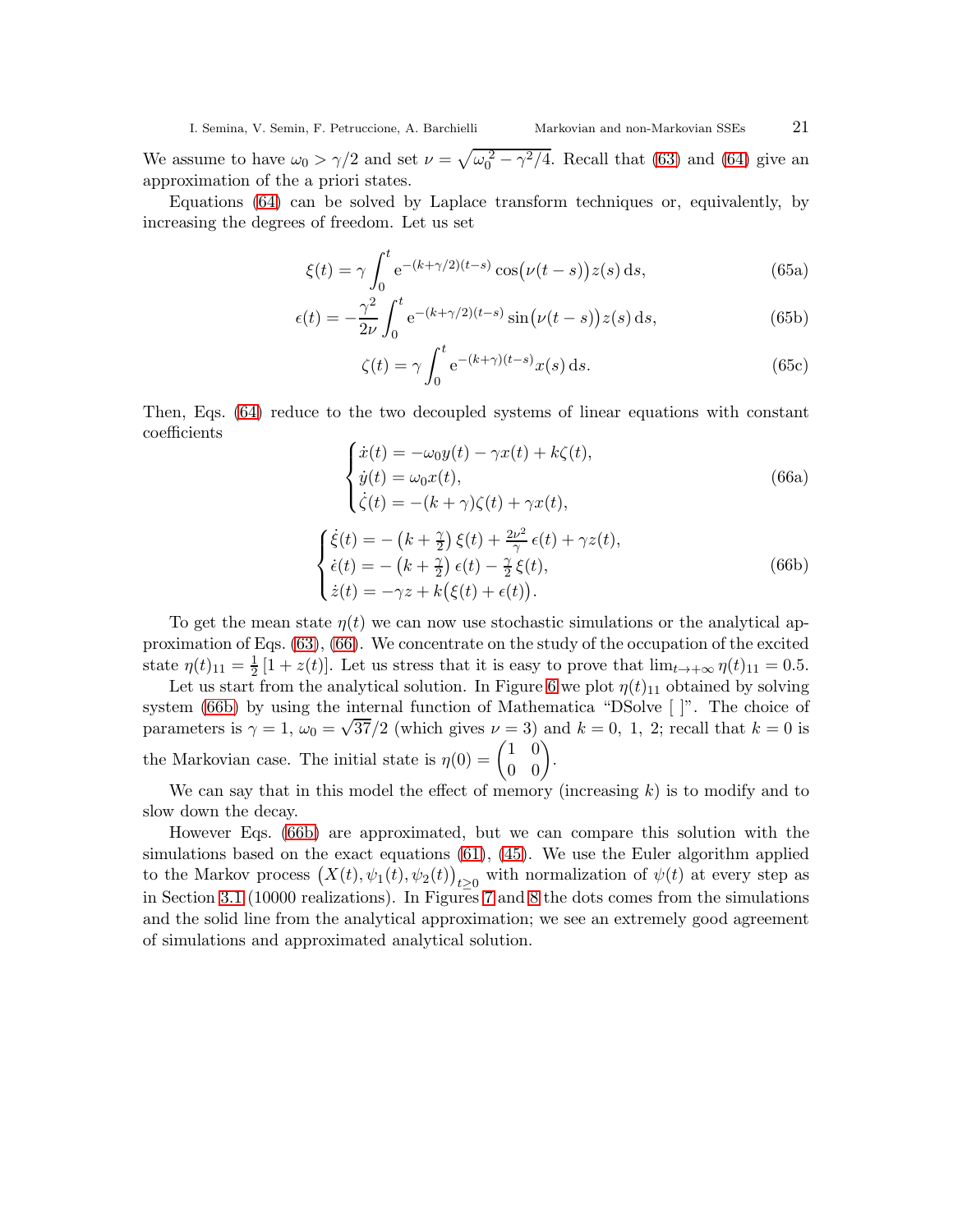

<span id="page-21-1"></span>Fig. 6: Plot of the mean occupation of the excited state  $\eta_{11}$  computed from Eqs. [\(66b\)](#page-20-1) for the parameters:  $\gamma = 1$ ,  $\nu = 3$  and  $k = 0$  (solid line),  $k = 1$  (dot-dashed line),  $k = 2$  (dotted line).



<span id="page-21-2"></span>Fig. 7: Plot of the mean occupation number of the excited state for the parameters  $\gamma = 1$ ,  $\omega_0 = \sqrt{37}/2$ ,  $k = 1$ ,  $\Delta t = 0.01$ . The solid line comes from the analytical approximation, while the dots from the stochastic simulations.

# 5 Conclusions

<span id="page-21-0"></span>The theory of linear and nonlinear SSEs has been presented in the Markovian diffusive case. Moreover we have discussed their links with the dissipative dynamics of open systems and with measurements in continuous time. Two simple cases have been used to show how to make stochastic simulations based on the SSE. A two-level atom with homodyne detection has been used to show the Euler algorithm, while the Platen algorithm was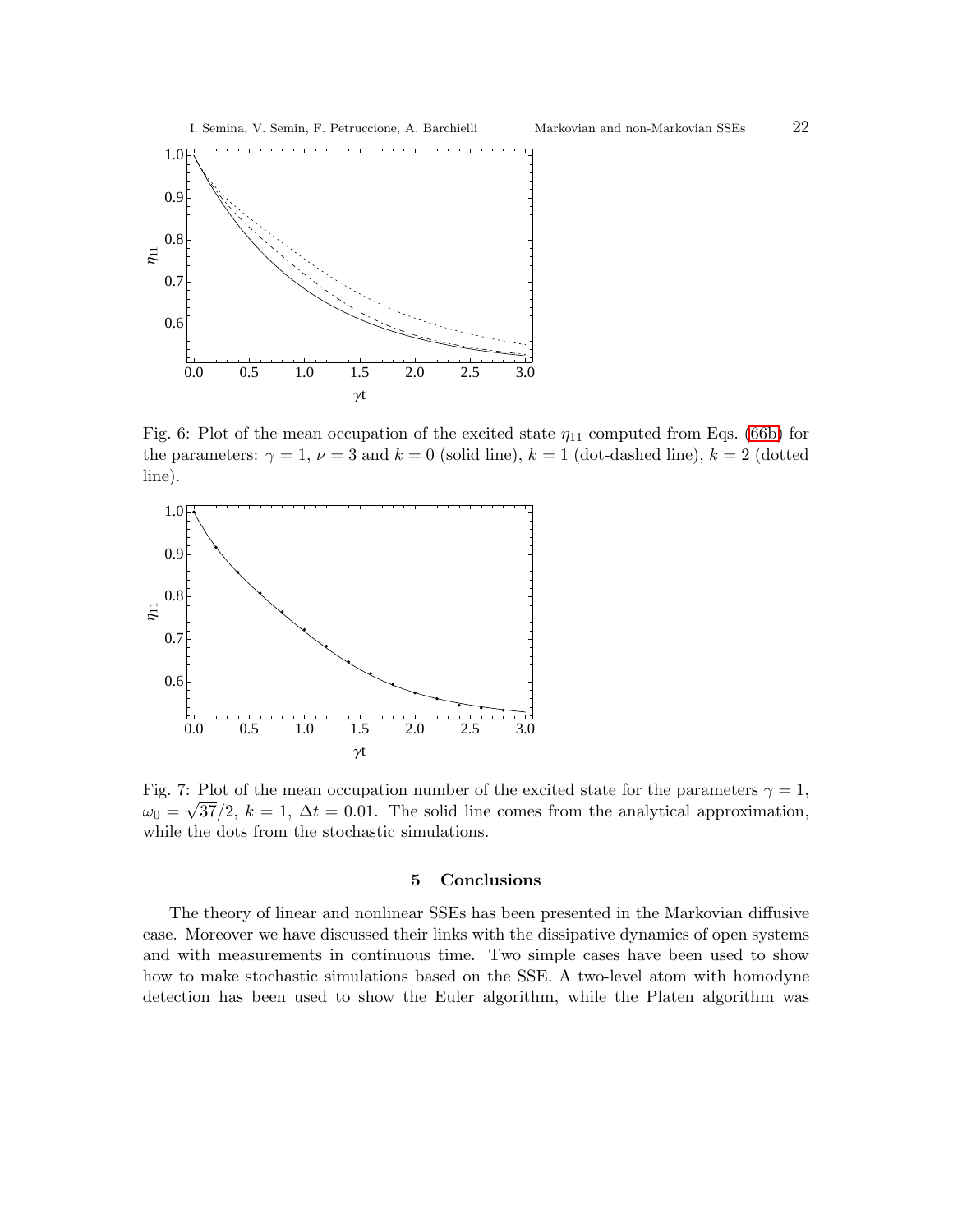

<span id="page-22-0"></span>Fig. 8: Plot of the mean occupation number of the excited state for the parameters  $\gamma = 1$ ,  $\omega_0 = \sqrt{37}/2$ ,  $k = 2$ ,  $\Delta t = 1/200$ . The solid line comes from the analytical approximation, while the dots from the stochastic simulations.

illustrated in the case of a damped harmonic oscillator.

Then, we have shown how to use coloured noise in order to construct non Markovian models. Now the average state does not satisfy the usual Markovian quantum master equation. However, by adapting the Nakajima-Zwanzig projection method, it is possible to arrive to a generalized master equation and we have shown how to get an approximate solution for this equation. On the other side, the original SDEs can be simulated and the exact solution can be obtained up to numerical errors and statistical fluctuations.

In a concrete model of a dissipative qubit we have compared the analytical approximation with the stochastic simulation of the exact equation. Such a comparison gives a strong support to the proposed approximation. This gives confidence in the possibility of studying more elaborated Markovian models, for which the two computational ways of treating them are open: analytic approximations and stochastic simulations. In the proposed model we see also some effects of the non-Markovianity: there is a slowdown of the decay and and a modification of its functional form.

# 6 ACKNOWLEDGEMENTS

This work is based upon research supported by the South African Research Chair Initiative of the Department of Science and Technology and national Research Foundation.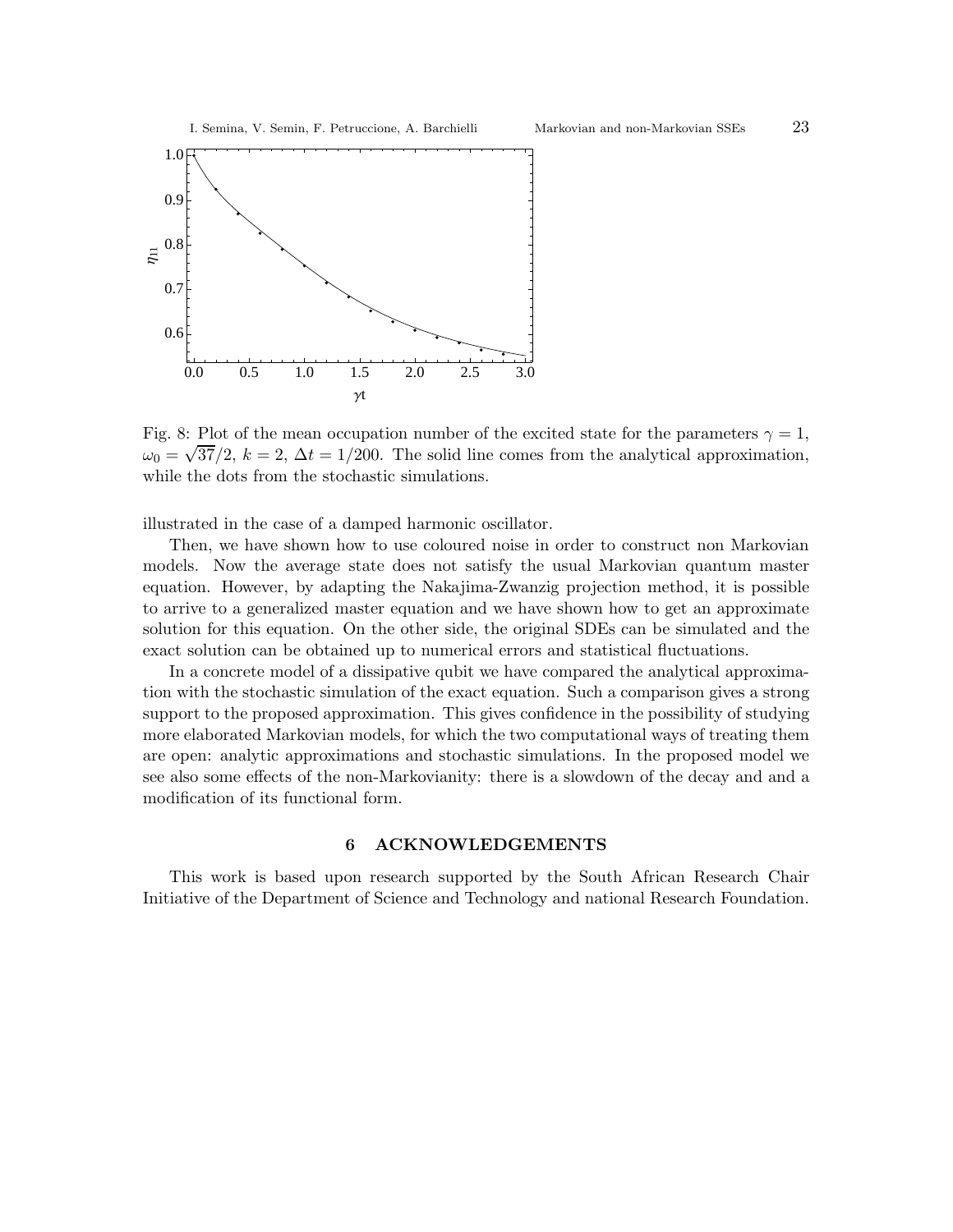# A Appendix: some theory of random processes

## <span id="page-23-1"></span><span id="page-23-0"></span>A.1 The Wiener Process

A standard Wiener process  $\{W(t)\}_{t>0}$  is a continuous Gaussian process starting from 0, with independent and stationary increments, with mean zero and variance proportional to t; in particular,  $\mathbb{E}[W(t)] = 0$  and  $Cov[W(t)W(s)] = \mathbb{E}[W(t)W(s)] = min(t, s)$ .

Due to the Gaussianity and the independence of the increments, if we take a sequence of times  $0 \le t_0 < t_1 < \cdots < t_n$  and set  $Z_k = \frac{W(t_k)-W(t_{k-1})}{\sqrt{t_k-t_{k-1}}}$ , then the random variables  $Z_1, Z_2, \ldots, Z_n$  are independent and identically distributed, each with standard normal distribution. This fact is used for the simulation of Wiener processes and SDEs.

Finally, a d-dimensional Wiener process is a collection of d independent one-dimensional Wiener processes.

## <span id="page-23-3"></span>A.2 Martingales and change of measure

Let  $(\Omega, \mathcal{F}, (\mathcal{F}_t), \mathbb{P})$  be a stochastic basis as defined at the beginning of Section [2.1.](#page-3-2)

An adapted process  $\{X(t)\}_{t>0}$  is a stochastic process in the probability space  $(\Omega, \mathcal{F}, \mathbb{P}),$ such that  $X(t)$  is  $\mathcal{F}_t$ -measurable,  $\forall t \geq 0$ .

A stochastic process  $\{X(t)\}_{t>0}$  is said to be a *martingale* if (a) it is adapted, (b)  $\mathbb{E}[|X(t)|] < +\infty, \forall t \geq 0$ , (c)  $\mathbb{E}[X(t)|\mathcal{F}_s] = X(s), \forall t \geq s \geq 0$ .

An adapted Wiener process is a martingale.

Let  $Z = \{Z(t), t \geq 0\}$  be a non-negative martingale with  $\mathbb{E}[Z(t)] = 1$ . For every fixed  $t \geq 0$ , the random variable  $Z(t)$  can be used as a density to define a new probability measure  $\mathbb{Q}_t$  on  $(\Omega, \mathcal{F}_t)$ :

$$
\forall F \in \mathcal{F}_t \qquad \mathbb{Q}_t(F) := \int_F Z(t,\omega) \mathbb{P}(\mathrm{d}\omega) \equiv \mathbb{E}[Z(t)1_F].
$$

Being Z a martingale, all the probabilities  $\mathbb{Q}_t$ ,  $t \geq 0$ , are consistent, in the sense that

$$
\mathbb{Q}_t(F) = \mathbb{Q}_s(F), \qquad \forall t, s : t \ge s \ge 0, \quad \forall F \in \mathcal{F}_s.
$$

Indeed,  $1_F$  is  $\mathcal{F}_s$ -measurable and, by the properties of conditional expectations, one has

$$
\mathbb{Q}_t(F) = \mathbb{E}[Z(t)1_F] = \mathbb{E}[\mathbb{E}[Z(t)1_F|\mathcal{F}_s]] = \mathbb{E}[\mathbb{E}[Z(t)|\mathcal{F}_s]1_F] = \mathbb{E}[Z(s)1_F] = \mathbb{Q}_s(F).
$$

## <span id="page-23-2"></span>A.3 Stochastic integrals

Let  $(\Omega, \mathcal{F}, (\mathcal{F}_t), \mathbb{P})$  be a stochastic basis, W an adapted Wiener process and F a continuous, adapted, stochastic process with  $\mathbb{E}[|F(t)|^2] < +\infty$ ,  $\forall t \in [0, T]$ . Then, it is possible to define the Itô integral

$$
Y(T) = \int_0^T F(t) \mathrm{d}W(t) \tag{67}
$$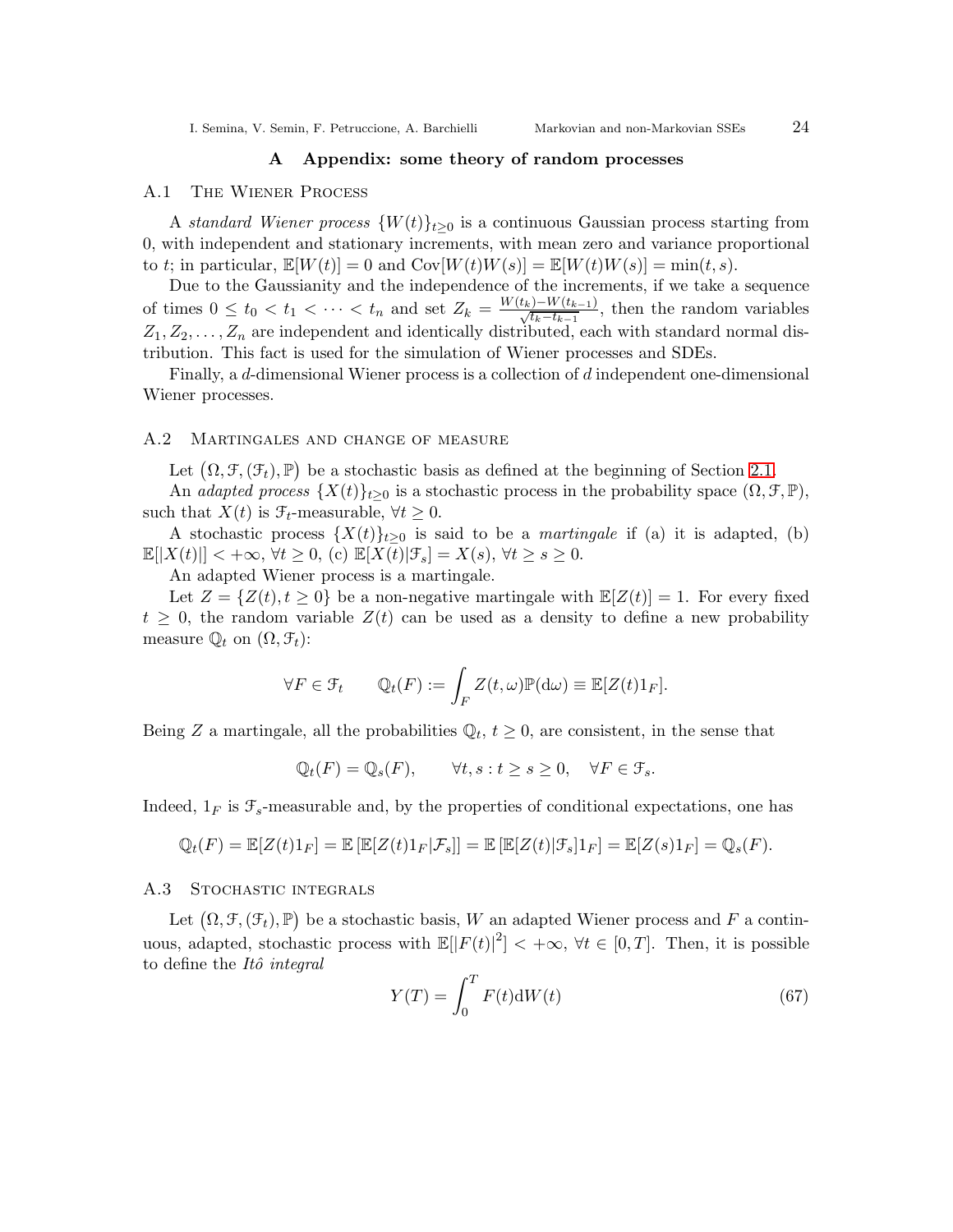as the mean square limit for  $\Delta t \downarrow 0$  of

<span id="page-24-1"></span>
$$
Y_{\Delta t}(T) = \sum_{k=1}^{n-1} F(t_k) \big( W(t_{k+1}) - W(t_k) \big), \tag{68}
$$

where  $0 = t_0 < t_1 < \cdots < t_n = T$  is a partition of  $[0, T]$  and  $\Delta t = \max_k \{t_{k+1} - t_k\}$ . This means

$$
\lim_{\Delta t \downarrow 0} \mathbb{E}\left[ |Y_{\Delta t}(T) - Y(T)|^2 \right] = 0. \tag{69}
$$

By approximation techniques, the definition of the stochastic integral can be generalized to an integrand  $F(t)$  such that it is adapted and  $\int_0^T \mathbb{E} \left[ |F(t)|^2 \right] dt < +\infty$ .

Let us consider the stochastic integral as a process  $Y = \{Y(t), t \in [0,T]\}\$ . The main properties of the integral process are that it is a martingale with vanishing mean,  $\mathbb{E}[Y(t)] =$ 0, and that the Itô isometry holds:

$$
\mathbb{E}\left[\left|Y(t)\right|^2\right] = \int_0^t \mathbb{E}\left[\left|F(s)\right|^2\right] \mathrm{d}s. \tag{70}
$$

These properties are easily proved on the discrete approximation [\(68\)](#page-24-1) and then it is possible to show that they survive to the limiting procedure.

The definition of stochastic integral can be extended to a larger class of integrands (now limits in probability have to be used), but it is no more guaranteed that the main properties hold; we can only say that the integral process is a local martingale.

Other definitions of stochastic integral are possible, in particular the Stratonovich integral, whose definition starts from the discrete approximation

$$
\sum_{k=1}^{n-1} F\big((t_k + t_{k+1})/2\big)\big(W(t_{k+1}) - W(t_k)\big).
$$

While the rules of the stochastic calculus based on the Stratonovich definition are simpler than the ones based on Itô integral, the important properties above are lost.

# <span id="page-24-0"></span>A.4 ITÔ CALCULUS

Let now W be a d-dimensional Wiener process defined in the stochastic basis  $(\Omega, \mathcal{F}, (\mathcal{F}_t), \mathbb{P})$ . An Itô process X is a continuous, adapted process such that  $X(0)$  is  $\mathcal{F}_0$ -measurable and

$$
X(t) = X(0) + \int_0^t F(s) \, ds + \sum_{j=1}^d \int_0^t G_j(s) \, dW_j(s),
$$

for some adapted process, F Lebesgue integrable and  $G_j$  stochastically integrable. It is usual to say that  $X$  admits the *stochastic differential* 

<span id="page-24-2"></span>
$$
dX(t) = F(t) dt + \sum_{j=1}^{d} G_j(t) dW_t(t).
$$
 (71)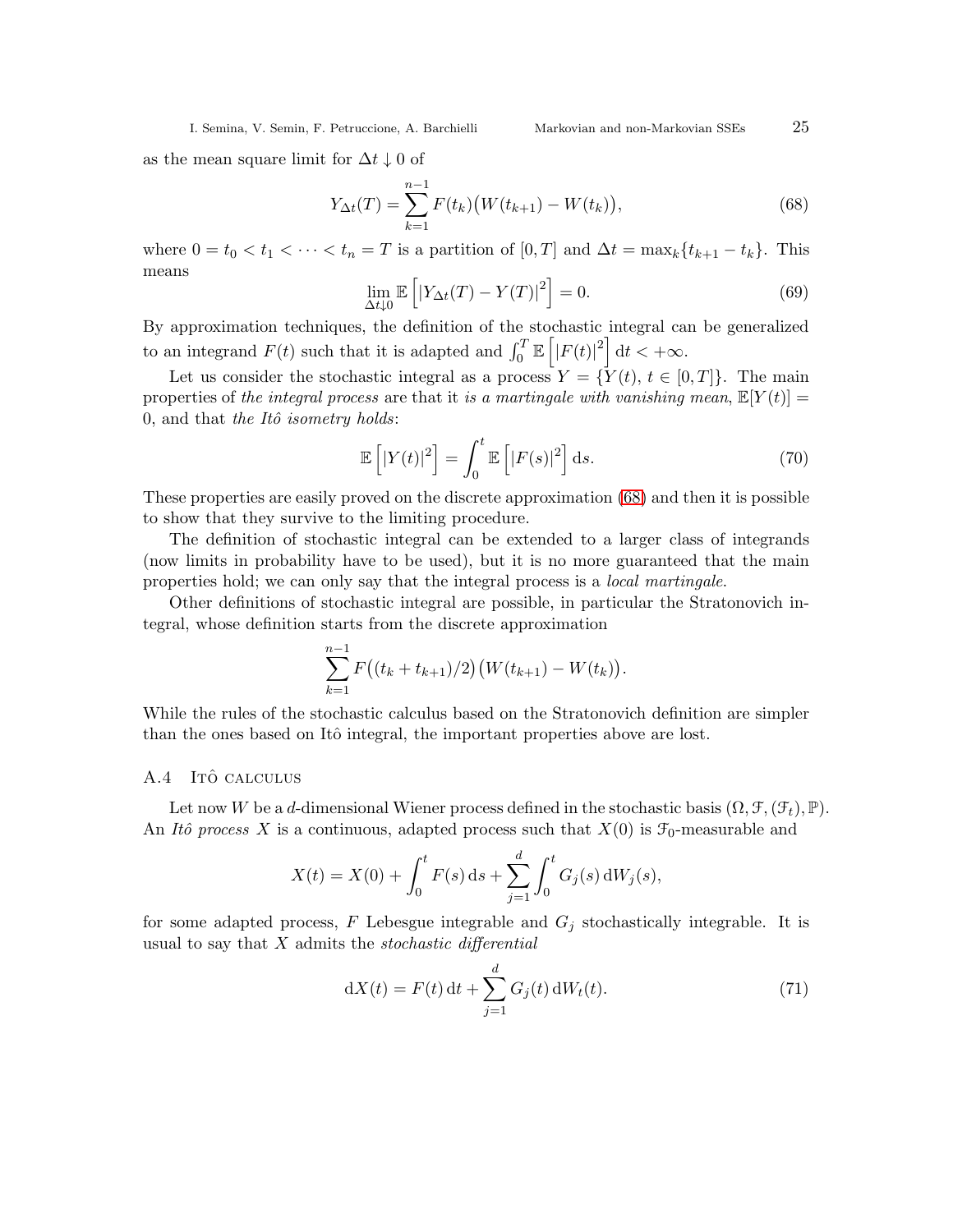Take now another Itô process with stochastic differential

<span id="page-25-11"></span>
$$
dY(t) = M(t) dt + \sum_{j=1}^{d} N_j(t) dW_t(t).
$$
 (72)

The Itô lemma says that the product  $X(t)Y(t)$  of two Itô processes is an Itô process with initial value  $X(0)Y(0)$  and stochastic differential

$$
d(X(t)Y(t)) = X(t) dY(t) + Y(t) dX(t) + (dX(t))(dY(t)),
$$

where  $dX(t)$ ,  $dY(t)$  have the expressions [\(71\)](#page-24-2), [\(72\)](#page-25-11), and the Itô correction  $(dX(t))(dY(t))$ must be computed from the product of the two differentials by using the  $It\hat{o}$  table

$$
(\mathrm{d}t)^2 = 0, \qquad \mathrm{d}t \, \mathrm{d}W_j(t) = 0, \qquad \mathrm{d}W_j(t) \, \mathrm{d}W_i(t) = \delta_{ij} \, \mathrm{d}t.
$$

This result can be generalized to polynomials in W and then to smooth functions of  $W$ ; this is the Itô formula [\[32,](#page-26-12) [33\]](#page-26-13), [\[20,](#page-26-4) Sections A.3.3, A.3.4].

## Bibliography

- <span id="page-25-10"></span><span id="page-25-0"></span>1. E.B. Davies, Quantum Theory of Open Systems, Academic Press, London, 1976.
- 2. H.-P. Breuer and F. Petruccione, The Theory of Open Quantum Systems, Oxford University Press, Oxford, 2002.
- <span id="page-25-1"></span>3. H.J. Carmichael, An Open Systems Approach to Quantum Optics, Lect. Notes Phys, Vol. m18, Springer-Verlag, Berlin, 1993.
- <span id="page-25-2"></span>4. S. Nakajima, On quantum theory of transport phenomena — Steady diffusion, Prog. Theor. Phys. 20, 948 (1958).
- <span id="page-25-3"></span>5. R. Zwanzig, Ensemble method in the theory of irreversibility, J. Chem. Phys. 33, 1338 (1960).
- 6. S. Chaturvedi and F. Shibata, Time-convolutionless projection operator formalism for elimination of fast variables. Applications to Brownian motion, Z. Physik B 35, 297 (1979).
- <span id="page-25-4"></span>7. R.P. Feynman and F.L. Vernon Jr., The theory of a general quantum system interacting with a linear dissipative system, Annals of Physics 281, 547 (2000).
- <span id="page-25-5"></span>8. L. Diósi, Continuous quantum measurement and Itô formalism, Phys. Lett. A 129, 419 (1988).
- 9. V. P. Belavkin, A new wave equation for a continuous nondemolition measurement, Phys. Lett. A 140, 355 (1989).
- <span id="page-25-7"></span>10. A. Barchielli and V.P. Belavkin, Measurements continuous in time and a posteriori states in quantum mechanics, J. Phys. A: Math. Gen. 24, 1495 (1991).
- <span id="page-25-6"></span>11. N. Gisin, P.L. Knight, I.C. Percival, R.C. Thompson, and D.C. Wilson, Quantum state diffusion theory and a quantum jump experiment, J. Modern Opt. 40 1663 (1993).
- <span id="page-25-8"></span>12. M.D. Srinivas and E.B. Davies, Photon counting probabilities in quantum optics, Opt. Acta 28, 981 (1981).
- <span id="page-25-9"></span>13. J. Dalibard, Y. Castin, and K. Mølmer, Wave-function approach to dissipative processes in quantum optics, Phys. Rev. Lett. 68, 580 (1992).